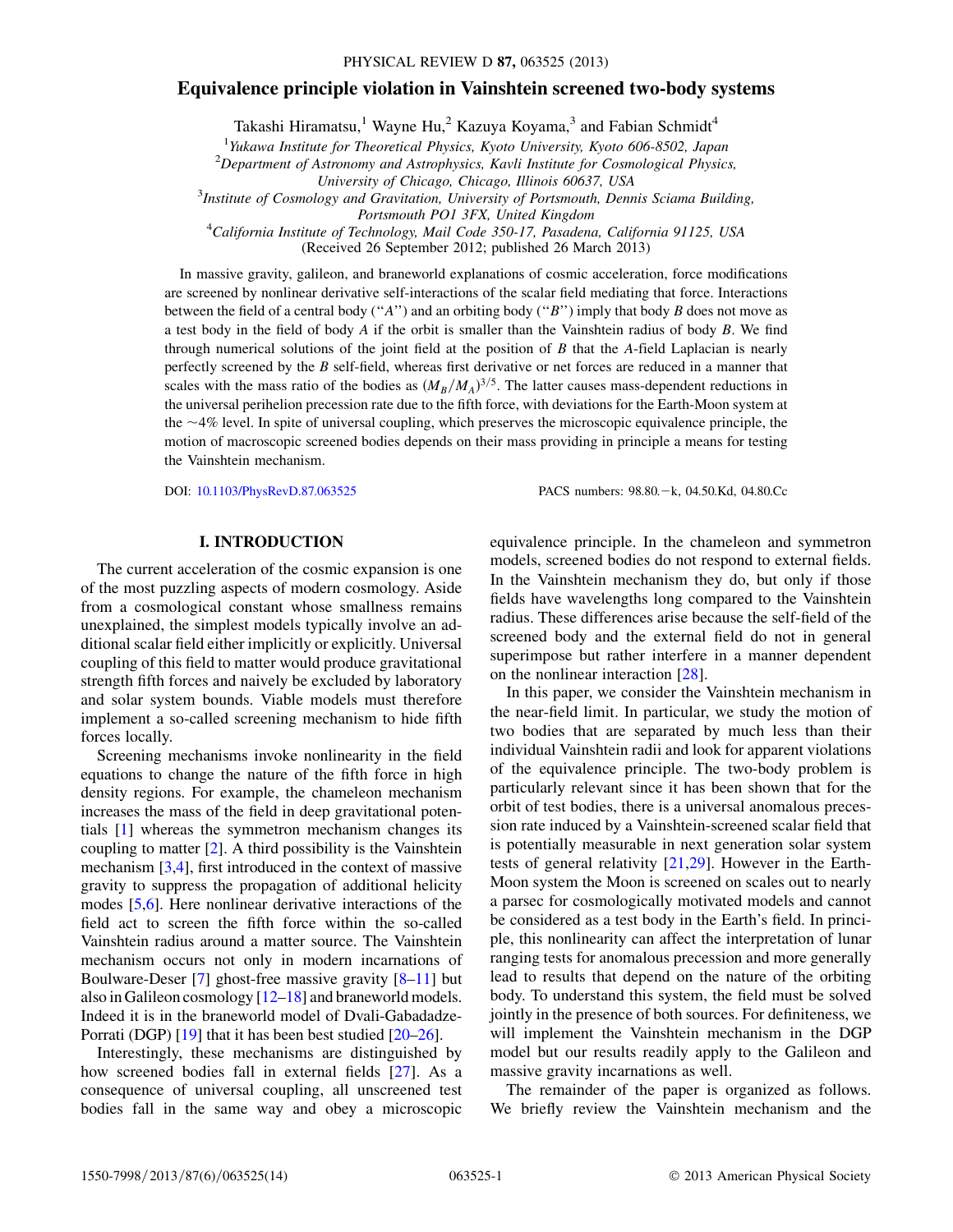spherically symmetric one-body solution in Sec. [II](#page-1-0). In Sec. [III,](#page-2-0) we discuss violation of the superposition principle in the two-body case. We present numerical results and their scaling with the two-body parameters in Sec. [IV.](#page-6-0) Details of the numerical scheme is given in the Appendix. We discuss the implications of these results in Sec. [V.](#page-9-0)

## II. VAINSHTEIN MECHANISM

## A. DGP example

<span id="page-1-0"></span>As an example of models that accommodate the Vainshtein mechanism, we consider the DGP braneworld model [[19](#page-13-11)]. In the DGP model, there is a dynamical degree of freedom representing the bending of the brane embedded in the five-dimensional bulk that we denote  $\phi(\mathbf{x}, t)$ . In the quasistatic limit where its time derivatives can be neglected, its equation of motion becomes [\[21,](#page-13-16)[23\]](#page-13-18)

<span id="page-1-1"></span>
$$
3\beta(t)\frac{\nabla^2}{a^2}\phi + \frac{1}{a^4}N[\phi,\phi] = 8\pi G\delta\rho, \qquad (1)
$$

<span id="page-1-4"></span>where

$$
\beta(t) = 1 \pm 2Hr_c\bigg(1 + \frac{\dot{H}}{3H^2}\bigg),\tag{2}
$$

$$
N[\phi_A, \phi_B] = r_c^2 (\nabla^2 \phi_A \nabla^2 \phi_B - \nabla_i \nabla_j \phi_A \nabla^i \nabla^j \phi_B), \qquad (3)
$$

and  $\delta \rho = \rho - \bar{\rho}$ , the density fluctuation from the cosmic mean Spatial derivatives here are in comoving cosmic mean. Spatial derivatives here are in comoving coordinates. The key parameter in this model is the crossover scale

$$
r_c = \frac{G_5}{2G},\tag{4}
$$

the ratio between the five-dimensional Newton constant  $G_5$ and the four-dimensional one G. In the main part of this paper, we will consider a binary system such as Earth and Moon. We expect that the quasistatic limit is valid even in such a system. Considering the dynamics of this system, the typical time scale of the system is determined from the velocity of the Kepler motion,  $v_{Kepler}$ . Hence the time dependence of  $\phi$  would be  $c^{-1}\dot{\phi} \sim c^{-1}v_{\text{Kepler}} \cdot \nabla \phi$ , and thus the time dependence of the scalar field is suppressed thus the time dependence of the scalar field is suppressed by  $|v_{\text{Kepler}}|/c \sim 10^{-6}$  in the Earth-Moon system, which<br>validates the quasistatic limit validates the quasistatic limit.

The  $+$  sign in  $\beta(t)$  corresponds to the normal branch<br>lution while the  $-$  sign corresponds to the selfsolution while the  $-$  sign corresponds to the self-<br>accelerating solution. In this paper, we only consider the accelerating solution. In this paper, we only consider the solutions with  $\beta > 0$  since  $\beta < 0$  is associated with ghost instabilities [[30](#page-13-19)]. Furthermore, since we are interested in static solutions at the current epoch  $a = 1$ , we set  $\beta = 1$ .<br>All results can be rescaled to the general  $\beta$  case by All results can be rescaled to the general  $\beta$  case by replacing  $r_c$  with  $r_c/\sqrt{\beta}$  and densities  $\delta\rho$  with  $\delta\rho/\beta$ , or equivalently the masses of all bodies.

We have written the nonlinear operator  $N[\phi_A, \phi_B]$  in bilinear form allowing for two separate fields since in the two-body calculation that follows it will be useful to consider the interference between the two individual fields. It is the nonlinearity of this operator that is responsible for both the Vainshtein mechanism and the lack of a superposition principle for the brane bending mode.

# B. One-body solution

The Vainshtein mechanism and the scale associated with it can be illustrated with simple analytic one-body solutions. For a spherically symmetric object with a top-hat constant density, the scalar field equation ([1](#page-1-1)) reduces to

<span id="page-1-2"></span>
$$
3\left(\frac{d^2\phi}{dR^2} + \frac{2}{R}\frac{d\phi}{dR}\right) + r_c^2 \left[\frac{2}{R^2}\left(\frac{d\phi}{dR}\right)^2 + \frac{4}{R}\frac{d^2\phi}{dR^2}\frac{d\phi}{dR}\right] = 8\pi G \delta \rho,
$$
\n(5)

where the top-hat density profile is

$$
\delta \rho(R) = \begin{cases} \delta \rho_0 & R \le r_s \\ 0 & R > r_s \end{cases}
$$
 (6)

with  $r_s$  as the radius of the source. Equation ([5\)](#page-1-2) can be integrated by multiplying both sides by  $R^2 dR$ , resulting in

$$
3R^2\frac{d\phi}{dR} + 2Rr_c^2\left(\frac{d\phi}{dR}\right)^2 = 8\pi G \int_0^R \delta\rho(R')R'^2dR'
$$
  
= 
$$
\begin{cases} 8\pi G\delta\rho_0R^3/3 & R \le r_s, \\ 8\pi G\delta\rho_0r_s^3/3 & R > r_s. \end{cases}
$$
 (7)

<span id="page-1-3"></span>As this is a quadratic equation for  $d\phi/dR$  we immediately obtain

$$
\frac{d\phi}{dR} = \frac{3R}{4r_c^2} \times \begin{cases} g(r_s) & R \le r_s, \\ g(R) & R > r_s, \end{cases} \tag{8}
$$

where

$$
g(R) = \sqrt{1 + \left(\frac{r_*}{R}\right)^3} - 1, \qquad r_* = \left(\frac{8r_g r_c^2}{9}\right)^{1/3}, \qquad (9)
$$

and the Schwarzschild radius

$$
r_g = 2GM = \frac{8\pi G}{3} \delta \rho_0 r_s^3.
$$
 (10)

The radius  $r_*$  is called the Vainshtein radius. For  $r_s < R \ll$  $r_*$ , we obtain  $g(R) \propto R^{-3/2}$ , so  $\phi(R) \propto R^{1/2}$  + const. This means that for test bodies the correction to Newtonian means that for test bodies the correction to Newtonian forces around the source vanishes in the limit  $r_s \ll r_*$ , and thus Einstein gravity is recovered [[22](#page-13-20)]. This condition is satisfied if  $r_g \gg 9r_s^3/(8r_c^2)$ , which is the case for stars<br>and even the Earth and the Moon as long as we set r, to be a and even the Earth and the Moon as long as we set  $r_c$  to be a cosmological scale. Equivalently, for spherically symmetric systems the Vainshtein mechanism is active whenever the mean enclosed overdensity  $3M/4\pi R^3$  is greater than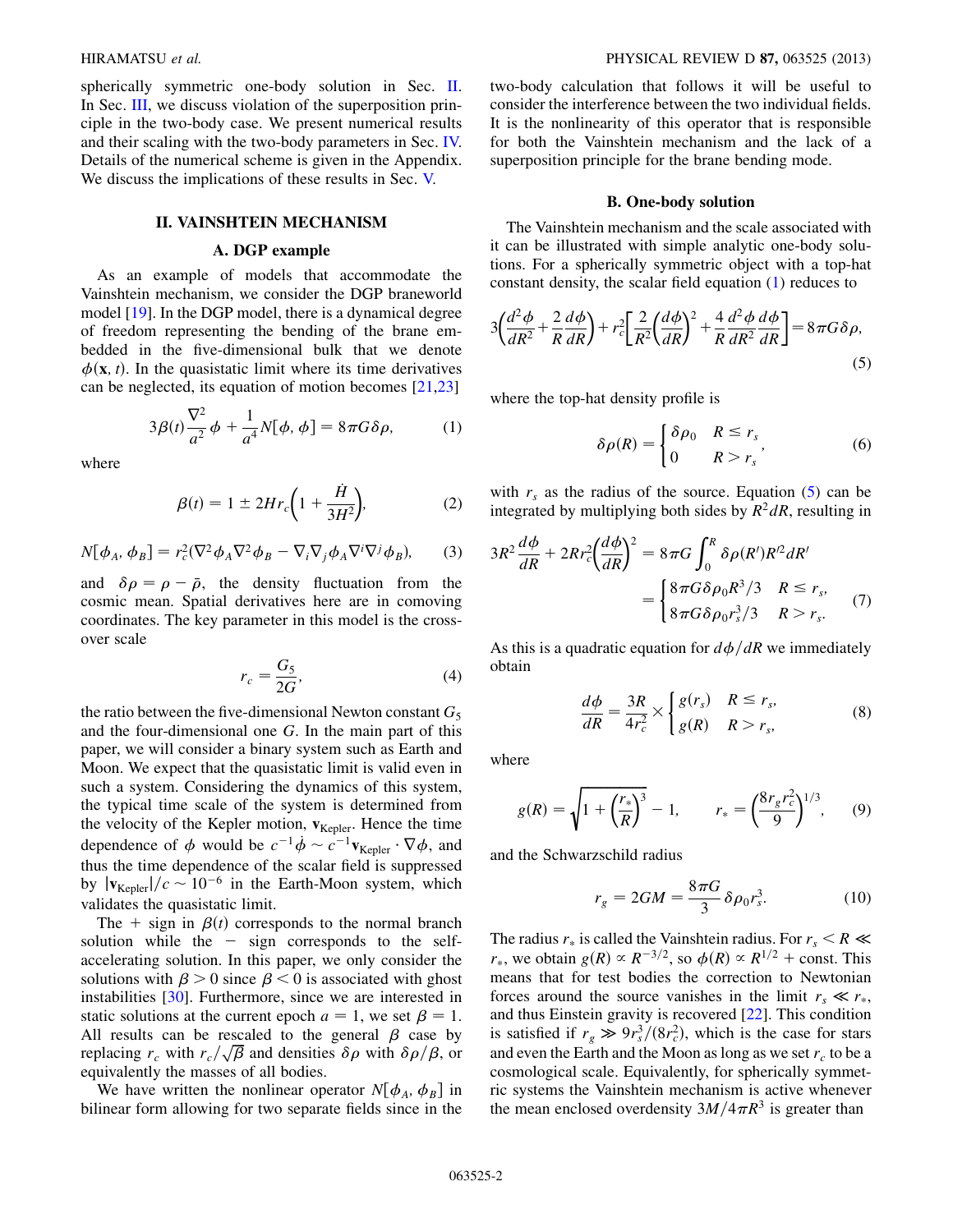EQUIVALENCE PRINCIPLE VIOLATION IN VAINSHTEIN ... PHYSICAL REVIEW D 87, 063525 (2013)

$$
\rho_{\rm th} = \frac{9}{8(H_0 r_c)^2} \rho_{\rm cr},\tag{11}
$$

where  $\rho_{cr}$  is the critical density.

We can in fact obtain the full solution for  $\phi$  in closed form [[26](#page-13-13)]. For  $R \ge r_s$ , defining  $x \equiv R/r_s$  and  $A =$  $3r_{\rm F}^2/(4r_{\rm c}^2)$ , we can express the solution of Eq. ([8\)](#page-1-3) in terms of the hypergeometric function of the hypergeometric function,

$$
\phi_{\text{ex}}(x) = C_1 + \frac{A}{2}f(x), \quad \text{for } x \ge x_s,
$$
\n(12)

where  $C_1$  is an integral constant,  $x_s \equiv r_s/r_*$ , and

$$
f(x) \equiv x^2 \bigg[ 2F_1 \bigg( -\frac{1}{2}, -\frac{2}{3}; \frac{1}{3}; -\frac{1}{x^3} \bigg) - 1 \bigg].
$$
 (13)

On the other hand, in the internal region,  $R < r<sub>s</sub>$ , the solution of Eq.  $(8)$  $(8)$  is

$$
\phi_{\rm in}(x) = \frac{A}{2}x^2 g(x_s) + C_2, \quad \text{for } x < x_s. \tag{14}
$$

Note that in this case, the two pieces of the nonlinear terms combine and imply

$$
[(\nabla^2 \phi_{\rm in})^2 - (\nabla_i \nabla_j \phi_{\rm in})^2] = \frac{2}{3} (\nabla^2 \phi_{\rm in})^2.
$$
 (15)

<span id="page-2-2"></span>More generally, for any  $\phi_A$ 

$$
N[\phi_A, \phi_{\rm in}] = \frac{2}{3} r_c^2 \nabla^2 \phi_A \nabla^2 \phi_{\rm in}. \tag{16}
$$

This relation is specific to the interior of a top hat  $\phi_{in}$ but nonetheless will be useful when approximating the nonlinear term.

The inner and external solutions should be continuous at  $x = x_s$ . Without loss of generality, we can take  $C_1 = 0$ due to the shift symmetry of the scalar field equation of motion. Then we obtain the solution for a single source,  $\phi(x) = \phi_{\text{in}}(x)\Theta(x_s - x) + \phi_{\text{ex}}(x)\Theta(x - x_s)$  with

$$
\phi_{\text{ex}}(x) = \frac{A}{2} f(x),
$$
\n
$$
\phi_{\text{in}}(x) = \frac{A}{2} [f(x_s) + g(x_s)(x^2 - x_s^2)].
$$
\n(17)

For  $R \ll r_*$  and  $r_s \ll r_*$ , these solutions can be approximated as

$$
\phi_{\text{ex}}(R) \approx \frac{\sqrt{2}r_g^{1/2}}{r_c} R^{1/2} + A \frac{\Gamma[-2/3]\Gamma[7/6]}{\sqrt{\pi}},
$$
  

$$
\phi_{\text{in}}(R) \approx \frac{r_g^{1/2}}{2\sqrt{2}r_c r_s^{3/2}} R^2 + \frac{3r_g^{1/2}r_s^{1/2}}{2\sqrt{2}r_c} + A \frac{\Gamma[-2/3]\Gamma[7/6]}{\sqrt{\pi}},
$$
(18)

with a Laplacian of

$$
\nabla^2 \phi_{\text{ex}}(R) = \frac{3r_g^{1/2}}{2\sqrt{2}r_c} R^{-3/2}, \qquad \nabla^2 \phi_{\text{in}}(R) = \frac{3r_g^{1/2}}{\sqrt{2}r_c r_s^{3/2}}.
$$
\n(19)

That the radial dependence of these solutions is proportional to  $r_g^{1/2} \propto M^{1/2}$  is an indication that mass sources do<br>not linearly superimpose within the Vainshtein radius. On not linearly superimpose within the Vainshtein radius. On the other hand in the opposite limit of  $R \gg r_* \gg r_s$ ,

$$
\phi(R) \approx -\frac{r_g}{3R} \left( 1 - \frac{r_g r_c^2}{18R^3} \right). \tag{20}
$$

<span id="page-2-3"></span>Leading order linearity in  $r_g \propto M$  implies that mass sources do superimpose in this limit. Since the leading order term in the Laplacian  $\nabla^2 \phi = 0$ , residual effects go as

$$
\nabla^2 \phi(R) \approx \frac{2}{9} \frac{r_g^2 r_c^2}{R^6}.
$$
 (21)

These approximate forms will be useful in constructing scaling relations and boundary conditions for the twobody problem.

#### III. TWO-BODY PROBLEM

<span id="page-2-0"></span>The brane bending field of a single body derived in the previous section suffices to study the motion of test particles around that body. For test particles, there is a universal anomalous precession rate, dependent only on the crossover scale  $r_c$ , that can be used to test the Vainshtein mechanism [\[21](#page-13-16)[,29\]](#page-13-17). However, for most realistic orbiting bodies, their own Vainshtein radius is too large for them to be considered test particles. This is, in particular, true for the Earth-Moon system where the orbit of the Moon is well within its own Vainshtein radius.

Through the nonlinearity of the Vainshtein effect, the orbiting body's self-field interferes with that of the central body and can in principle affect its orbit. Indeed the scaling of the single-body field as  $\sqrt{M}$  is an indication of the nonsuperimposability of solutions within the Vainshtein radius. Two sources will add as  $\sqrt{M_A + M_B}$  for distances from the center of mass much larger than the senaration from the center of mass much larger than the separation.

In this section, we consider a two-body problem such as the Earth-Moon system to study nonsuperimposability of solutions. We begin in Sec. [III A](#page-2-1) with the parametrization of the two-body system in terms of the physical scales in the problem. We describe how screening operates directly on second derivatives of the field and indirectly on first derivatives, or average forces in Sec. [III B.](#page-3-0) We examine the geometry of screening in Sec. [III C](#page-4-0) and introduce our screening statistics and their scaling properties in Sec. [III D](#page-5-0).

#### A. Model parameters

<span id="page-2-1"></span>Given spherically symmetric masses, the system has axial symmetry and so we use cylindrical coordinates  $(r, \theta, z)$ . We assume that the two bodies, denoted as A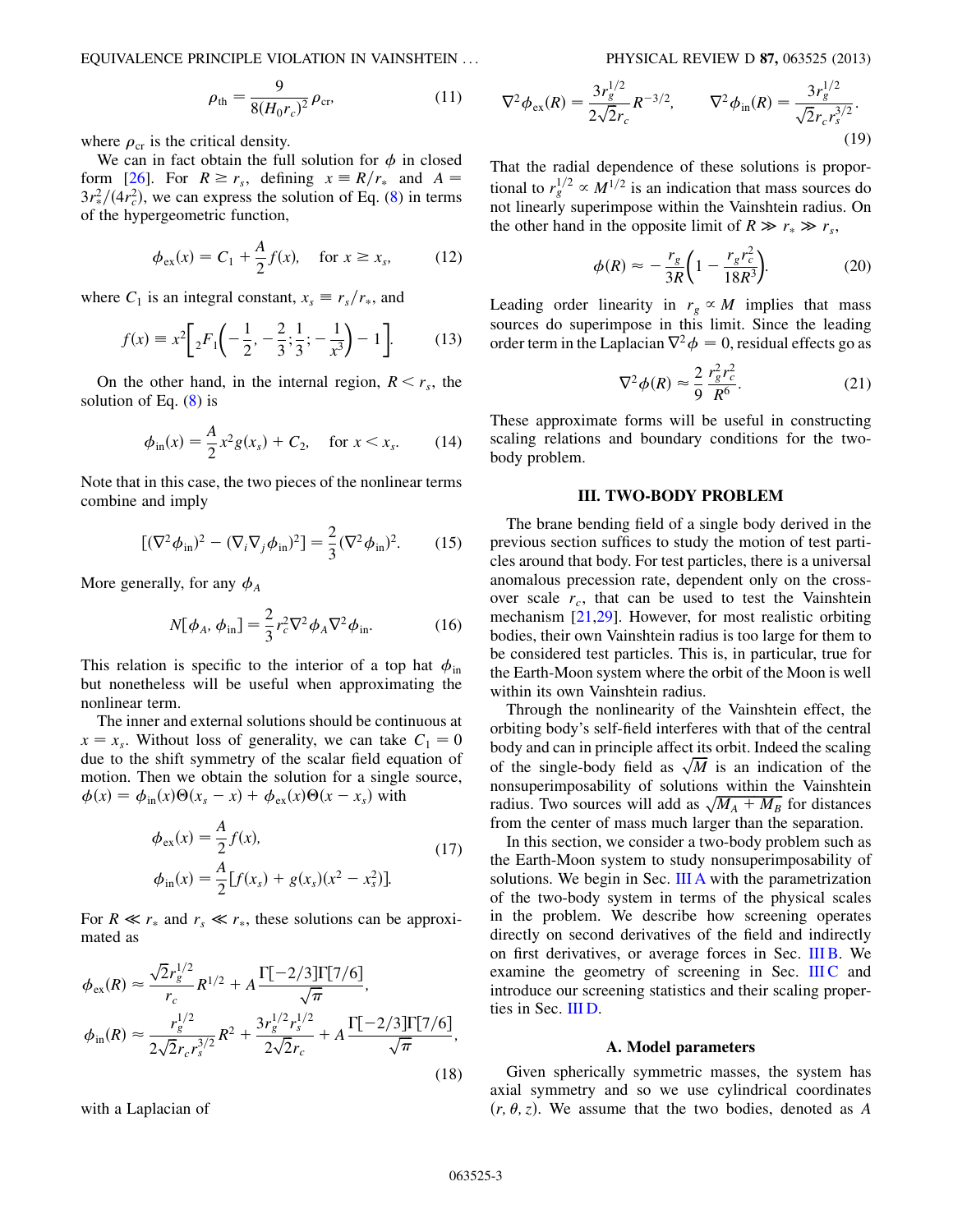<span id="page-3-1"></span>

FIG. 1 (color online). Schematic illustration of the two-body problem (not drawn to scale). Physical radii are shown by the solid lines whereas the Vainshtein radii,  $r_{*A}$  and  $r_{*B}$  are shown in dashed lines. Boundary conditions are set at  $r = L$  and  $z = \pm L$ with vanishing deviations from superposition of A and B.

and  $B$ , are separated from each other by  $d$ , and they are located at  $(r, z) = (0, 0)$  for body A and  $(r, z) = (0, -d)$  for body B. We denote their respective Schwarzschild and body B. We denote their respective Schwarzschild and physical radii as  $r_{gA}$ ,  $r_{gB}$ , and  $r_{sA}$ ,  $r_{sB}$ . In the following we assume body  $A$  is heavier than body  $B$ . The schematic illustration of the two-body set up is shown in Fig. [1](#page-3-1).

In our numerical solutions below, we choose parameters that reflect the Earth (''E'') and Moon (''M'') where possible. In the actual Earth-Moon system  $d = 3.8 \times 10^5$  km and choosing  $r_c \sim cH_0^{-1}$  as appropriate for cosmologically<br>motivated models, would require a 10<sup>8</sup> dynamic range motivated models would require a  $10<sup>8</sup>$  dynamic range between the Vainshtein radius of the Earth and the separation d since

$$
\frac{cH_0^{-1}}{d} = 3.3 \times 10^{17} \left(\frac{0.73}{h}\right). \tag{22}
$$

<span id="page-3-4"></span>Furthermore between the separation scale  $d$  and the body radii are several more orders of magnitude

$$
r_{sE} = 6378 \text{ km} = 1.7 \times 10^{-2} d,
$$
  
\n
$$
r_{sM} = 1737 \text{ km} = 4.6 \times 10^{-3} d.
$$
\n(23)

On the other hand, we shall see that the most important properties of the two-body solution can be expressed as a function of the mass ratio  $M_B/M_A$ , whereas other properties can be inferred by examining the scalings of results with  $r_c/d$  and  $r_s/d$ .

Our fiducial choice will therefore be to take d and masses, or equivalently Schwarzschild radii, from the Earth-Moon system

<span id="page-3-2"></span>TABLE I. The fiducial parameters for the two-body problem where  $M_B/M_A$  and  $r_{gA}/d$  mimic the Earth-Moon system. The top set represents the primary parameters whose individual variation we explore below. The middle set represents derived parameters. The last two parameters are numerical and give the box and grid size (see the Appendix).

| $M_B/M_A$  | 1/80                  |
|------------|-----------------------|
| $r_{gA}/d$ | $2.3 \times 10^{-11}$ |
| $r_c/d$    | $10^{8}$              |
| $r_{sA}/d$ | 0.3                   |
| $r_{sB}/d$ | 0.1                   |
| $r_{gB}/d$ | $2.8 \times 10^{-13}$ |
| $r_{*A}/d$ | 58.91                 |
| $r_{*B}/d$ | 13.67                 |
| L/d        | 286.7                 |
| h/d        | 0.0125                |

$$
\frac{r_{gA}}{d} = 2 \frac{GM_E}{d} = 2.3 \times 10^{-11}, \n\frac{r_{gB}}{d} = 2 \frac{GM_M}{d} = \frac{r_{gA}}{d} \left(\frac{M_M}{M_E}\right).
$$
\n(24)

Since we are interested in effects around body  $B$  we fix  $r_{sA}/d = 0.3$  and explore the dependence on  $r_{sB}$ . Likewise we explore the dependence of results on  $r_c/d$ . Our fiducial choices for these parameters are listed in Table [I.](#page-3-2)

It is useful both numerically and analytically to express the two-body problem in terms of deviations from the superposition principle. Denoting the full solution as

$$
\phi = \phi_A + \phi_B + \phi_\Delta, \tag{25}
$$

<span id="page-3-3"></span>where  $\phi_A$  and  $\phi_B$  are the solutions to the single-body equations, the field equation for the deviation  $\phi_{\Lambda}$  is

$$
3\nabla^2 \phi_{\Delta} + N[\phi_{\Delta}, \phi_{\Delta}] + 2N[\phi_A + \phi_B, \phi_{\Delta}] = -2N[\phi_A, \phi_B].
$$
\n(26)

The interference term  $N[\phi_A, \phi_B]$  can be considered as the source of deviations from superposition.

We solve Eq. ([26\)](#page-3-3) numerically with boundary conditions

$$
\phi_{\Delta}(L, z) = \phi_{\Delta}(r, -L) = \phi_{\Delta}(r, L) = 0, \qquad (27)
$$

corresponding to the case  $L \gg r_{A}$  where we can super-<br>nose, single-hody solutions. Finally the equations are pose single-body solutions. Finally the equations are solved by finite difference on an inhomogeneous grid with minimum spacing  $h/d$  (see the Appendix).

### B. Screening

<span id="page-3-0"></span>Before turning to numerical solutions of the two-body system, it is useful to examine the structure of Eq. ([26](#page-3-3)) and develop an analytic intuition for the results. In particular, Eq. [\(26](#page-3-3)) admits screening solutions where the field of body B suppresses some aspect of the field of body A around itself and vice versa.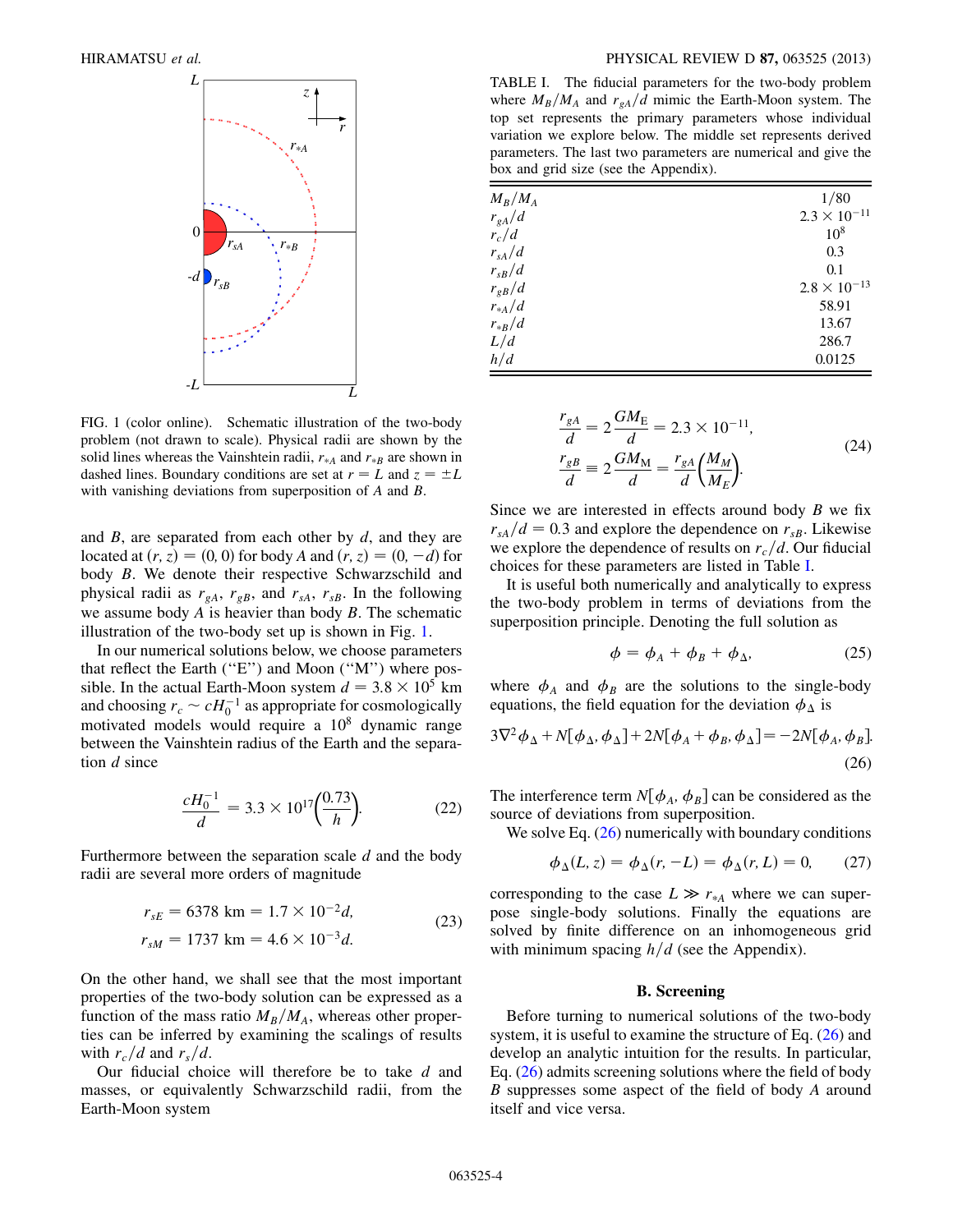#### EQUIVALENCE PRINCIPLE VIOLATION IN VAINSHTEIN ... PHYSICAL REVIEW D 87, 063525 (2013)

To see this screening behavior note that both  $\phi_{\Lambda}$  = of the sources where  $3\nabla^2 \phi_{A,B} + N[\phi_{A,B}, \phi_{A,B}] = 0$ . In<br>particular, around body *B* we might expect  $\phi_{A,B} = -\phi_{A,B}$ .  $\phi_A$  and  $\phi_{\Delta} = -\phi_B$  are solutions to this equation *outside*<br>the sources where  $3\nabla^2 \phi_{AB} + N[\phi_{AB} \phi_{AB}] = 0$ . In particular, around body B we might expect  $\phi_{\Delta} = -\phi_A$ <br>such that it cancels the effect of body A. However, these such that it cancels the effect of body A. However, these source-free solutions would not match the boundary conditions at the sources themselves and so what occurs in reality is more complicated.

Screening really occurs in the second derivatives of the field. Note that we are also free to add a pure gradient to any of these source-free solutions, e.g.,

$$
\phi_{\Delta} = -\phi_A + \mathbf{C} \cdot \mathbf{x} + D \tag{28}
$$

and still solve the equations. Thus we might expect that screening operates by replacing  $\phi_A$  with a version of itself that is linearized over some region of influence around body B that can be much larger than the physical size of the body (cf. Ref. [\[27\]](#page-13-14)).

We start with the simple expectations from approximating the nonlinear term with the Laplacian in Eq.  $(16)$ . In this approximation the more general screening expectation becomes

$$
\nabla^2 \phi_{\Delta} \approx \begin{cases}\n-\nabla^2 \phi_A, & \nabla^2 \phi_B \gg \nabla^2 \phi_A \\
-\nabla^2 \phi_B, & \nabla^2 \phi_B \ll \nabla^2 \phi_A\n\end{cases} (29)
$$

with the constants  $C$  and  $D$  providing the appropriate matching of the regimes. Note that if  $\phi_A$  is already nearly linear around body  $B$ , as is the case for a distant source [\[27\]](#page-13-14), we expect no self-field effect on the motion of body B. On the other hand we know that there must be a near field effect on forces between the bodies: without screening the force from body  $A$  on body  $B$ 

$$
F_{AB} \propto M_B \sqrt{M_A},\tag{30}
$$

whereas that from body  $B$  on body  $A$ 

$$
F_{BA} \propto -M_A \sqrt{M_B}.\tag{31}
$$

This violation of Newton's third law would cause momentum nonconservation in the joint system.

To get a rough sense for the size and scaling of near field effects we can replace  $\phi_A \propto \sqrt{R}$  with a linearization<br>of itself across the region on the z axis where  $\nabla^2 \phi_0$ of itself across the region on the z axis where  $\nabla^2 \phi_B$  $\nabla^2 {\boldsymbol{\phi}}_A$ 

$$
\left| \frac{z_{\min}}{d} \right| = \frac{1}{1 + (M_B/M_A)^{1/3}},
$$
\n
$$
\left| \frac{z_{\max}}{d} \right| = \frac{1}{1 - (M_B/M_A)^{1/3}}.
$$
\n(32)

or

$$
\phi_{\Delta}(0, z) = -\phi_A(0, z) + \frac{\phi_A(0, z_{\max}) - \phi_A(0, z_{\min})}{z_{\max} - z_{\min}}(z - z_{\min}) + \phi_A(0, z_{\min}).
$$
\n(33)

<span id="page-4-1"></span>In this crude approximation, the gradient  $\partial_z \phi_A(0, -d)$  is reduced by reduced by

$$
\frac{\partial_z \phi_\Delta}{\partial_z \phi_A}(0, -d) \sim -\frac{3}{8} \left(\frac{M_B}{M_A}\right)^{2/3} + \mathcal{O}\left(\frac{M_B}{M_A}\right)^{4/3},\tag{34}
$$

independently of the physical size of the bodies and the value of  $r_c/d \gg 1$ . For the Earth-Moon mass ratio this is a  $\sim 2\%$  correction of the gradient even though the second  $\sim$ 2% correction of the gradient even though the second derivative is screened across a much larger range,  $\Delta z/d \sim$ 0.5, than the physical size of the Moon  $\Delta z/d \sim 0.005$ . Nonetheless the dependence on the mass ratio represents an apparent violation of the equivalence principle.

Note that momentum conservation in the joint system would imply that at body A there is near complete screening of the force from body  $B$ 

$$
\frac{\partial_z \phi_{\Delta}}{\partial_z \phi_B}(0,0) \approx -1 + \sqrt{\frac{M_B}{M_A}} \bigg[ 1 + \frac{\partial_z \phi_{\Delta}}{\partial_z \phi_A}(0,-d) \bigg] \tag{35}
$$

<span id="page-4-3"></span>for  $r_{sA}$ ,  $r_{sB} \ll d$ . As a check of our numerical results we will examine

$$
\frac{F_{AB}}{F_{BA}} = \frac{M_B}{M_A} \frac{(\partial_z \phi_A + \partial_z \phi_\Delta)|_{0,-d}}{(\partial_z \phi_B + \partial_z \phi_\Delta)|_{0,0}}\tag{36}
$$

to determine how well Newton's third law  $F_{BA}/F_{AB} = -1$ <br>is satisfied is satisfied.

Note that in the opposite limit  $d \ll r \ll r_{A*}$ , where the sources add as  $\sqrt{M_A + M_B}$ , we know that the field of body A screens that of body B more directly. The  $\phi_2$ , field here A screens that of body B more directly. The  $\phi_{\Delta}$  field here is simply the difference between the joint and individual sources

<span id="page-4-2"></span>
$$
\phi_{\Delta} \propto \sqrt{M_A + M_B} - \sqrt{M_A} - \sqrt{M_B} \approx -\sqrt{M_B}, \qquad (37)
$$

for  $M_B \ll M_A$  implying

$$
\phi_{\Delta} \approx -\phi_B. \tag{38}
$$

While these considerations provide a qualitative guide to results, the specific form of the second derivatives in  $N[\phi_A, \phi_B]$  lead to important consequences for the geometry of the screening around body  $B$ , which we shall now consider.

## C. Toroidal geometry

<span id="page-4-0"></span>In order to understand the geometry of screening around body B, let us examine the source to the  $\phi_{\Delta}$  field in Eq. ([26](#page-3-3))

$$
2N[\phi_A, \phi_B] = \frac{9}{2}r_c^2 \frac{\sqrt{GM_A}\sqrt{GM_B}}{d^3}F[r/d, z/d], \quad (39)
$$

where the geometry is determined by a universal function in cylindrical coordinates scaled to the separation  $d$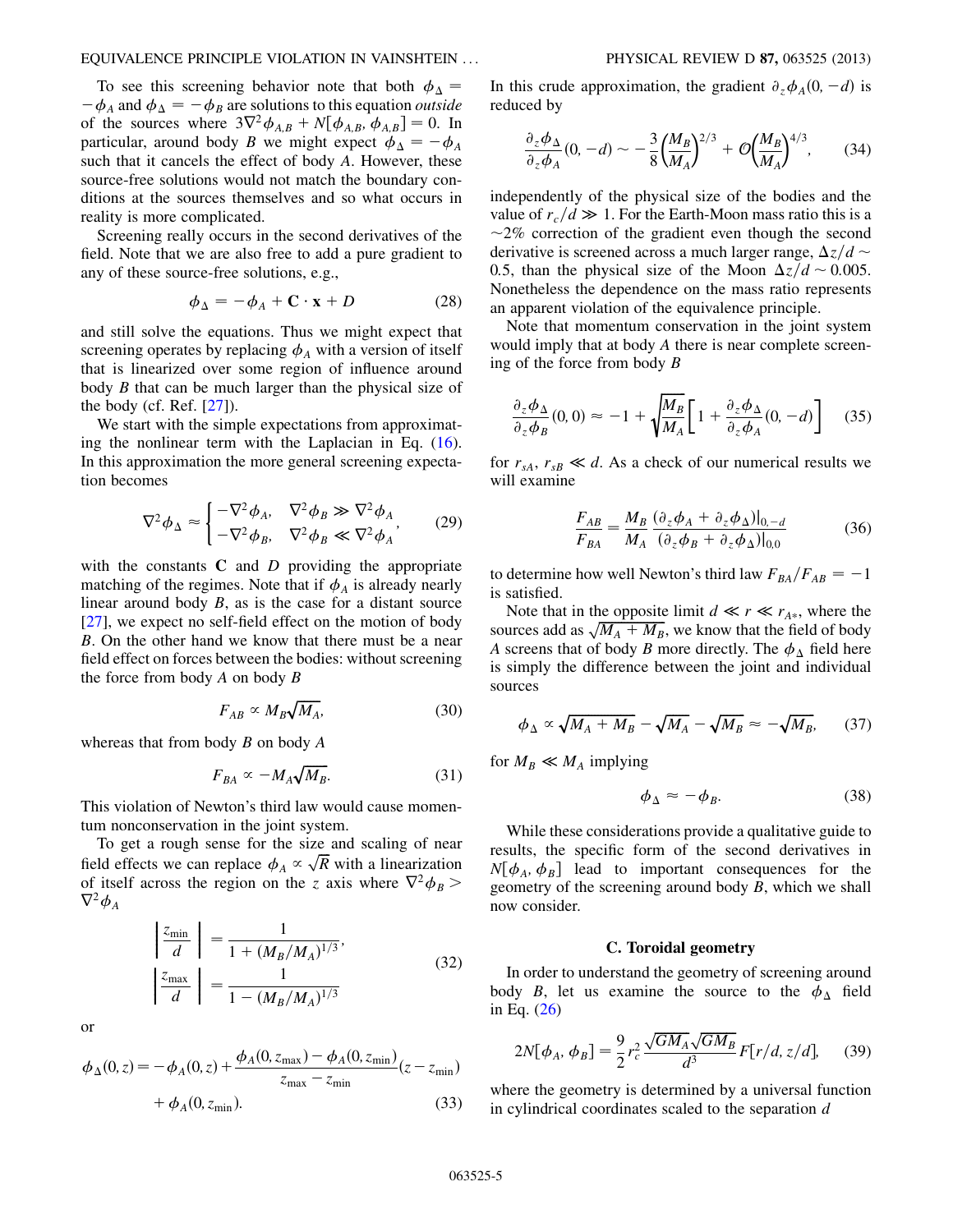<span id="page-5-1"></span>

FIG. 2 (color online). Two-body nonlinearity source function  $F[r/d, z/d] \propto N[\phi_A, \phi_B]$  with A at (0, 0) and B at (0, -1) with parameters of the fiducial model (see Table I). The region parameters of the fiducial model (see Table [I\)](#page-3-2). The region interior to the bodies, within the semicircles, is not shown.

$$
F[\tilde{r}, \tilde{z}] = \frac{\tilde{r}^2}{(\tilde{r}^2 + \tilde{z}^2)^{7/4} (\tilde{r}^2 + (\tilde{z} + 1)^2)^{7/4}}.
$$
 (40)

This function is plotted in Fig. [2.](#page-5-1) Instead of the roughly spherical geometry that the arguments based on the Laplacian would predict, the true interference of the selffield of  $B$  on that of  $A$  is toroidal around body  $B$ . The basic reason for this geometry is that along the  $z$  axis the cross terms cancel given the difference structure in Eq. [\(3](#page-1-4)).

On the other hand, interior to body  $B$ , the nonlinear source becomes

$$
2N[\phi_A, \phi_B] = \frac{6r_c^2 \sqrt{GM_A}\sqrt{GM_B}}{r_{SB}^{3/2}(r^2 + z^2)^{3/4}}
$$
(41)

and does not vanish for  $r = 0$  but rather approaches a<br>constant for  $d \gg r_{\text{B}}$ . Note that for a small physical size constant for  $d \gg r_{sB}$ . Note that for a small physical size  $r_{\text{B}} r_{\text{B}} r^2 + z^2 \approx d^2$  in the interior. The interference term is  $r_{sB}$ ,  $r^2 + z^2 \approx d^2$  in the interior. The interference term is nearly constant and approximates an effective density of  $\sqrt{\rho_B \rho_{A,eff}}$  where  $\rho_{A,eff} = M_A/(4\pi d^3/3)$ . Unlike the true density,  $2N[\phi_A, \phi_B]$  does not vanish in the exterior but has a jump in value at the  $r_{sB}$  boundary. We shall see that this jump causes a similar discontinuity in the second derivatives of  $\phi_{\Lambda}$  at the boundary.

Finally, although  $2N[\phi_A, \phi_B]$  peaks at the bodies themselves (saturated in Fig. [2\)](#page-5-1), this does not necessarily mean that the relative impact on the joint field peaks there. The single-body Laplacians also peak there and we must examine deviations with respect to those fields in the results that follow.

#### D. Screening statistics

<span id="page-5-6"></span><span id="page-5-0"></span>It is therefore useful to introduce our primary, or Laplacian, screening statistic for the relative impact of the field of body  $B$  on that of  $A$ 

$$
Q_2(r, z) = \frac{\nabla^2 \phi_{\Delta}}{\nabla^2 \phi_A}.
$$
 (42)

If screening is complete,  $Q_2 \rightarrow -1$ .<br>It is again useful to derive rough a

It is again useful to derive rough analytic scalings for the screening statistic in various limits. When either A or B dominate in the second derivatives, we expect that the second derivatives of the correction field  $\phi_{\Delta}$  is small compared with the dominant one and screens the subdominant one. We therefore expect the field equation  $(26)$  $(26)$  to be satisfied approximately by dropping terms nonlinear in  $\phi_{\Delta}$ . Furthermore, the  $3\nabla^2 \phi_{\Delta}$  terms is small compared with the nonlinear terms deep within the Vainshtein radius and so

$$
N[\phi_A + \phi_B, \phi_\Delta] \approx -N[\phi_A, \phi_B]. \tag{43}
$$

<span id="page-5-5"></span><span id="page-5-2"></span>We can further approximate the left-hand side of Eq.  $(43)$ using Eq.  $(16)$ 

$$
N[\phi_A + \phi_B, \phi_\Delta] \approx \frac{2}{3} r_c^2 \nabla^2 (\phi_A + \phi_B) \nabla^2 \phi_\Delta. \tag{44}
$$

This relation is exact only for the interior field and for  $\nabla^2 \phi_B \gg \nabla^2 \phi_A$  but gives a reasonable heuristic description elsewhere. This approximation is useful in that it tion elsewhere. This approximation is useful in that it allows us to solve directly for  $\nabla^2 \phi_{\Lambda}$ , and hence

<span id="page-5-4"></span>
$$
Q_{2\text{in}}(r,z) \approx -\bigg[1 + \frac{1}{2} \bigg(\frac{M_A}{M_B}\bigg)^{1/2} \bigg(\frac{r_{sB}^2}{r^2 + z^2}\bigg)^{3/4}\bigg]^{-1},\tag{45}
$$

$$
Q_{2ex}(r,z) \approx -\left\{\frac{3}{2} \frac{d^2 r^2}{(r^2 + z^2)[r^2 + (z + d)^2]}\right\}
$$

$$
\times \left\{1 + \left(\frac{M_A}{M_B}\right)^{1/2} \left[\frac{r^2 + (z + d)^2}{r^2 + z^2}\right]^{3/4}\right\}^{-1}.
$$
 (46)

<span id="page-5-3"></span>The left-hand panel in Fig. [3](#page-6-1) shows the results of  $Q_2(r, z)$ obtained from Eqs.  $(45)$  and  $(46)$  $(46)$  $(46)$ .

In fact for small radius  $r \ll d$ , we can approximate  $r^2$  +  $z^2 \sim d^2$ . Then on the  $z = -d$  axis,  $Q_2$  is approximately given by given by

<span id="page-5-7"></span>
$$
Q_{2\text{in}}(r, -d) \approx -\bigg[1 + \frac{1}{2} \bigg(\frac{M_A}{M_B}\bigg)^{1/2} \bigg(\frac{r_{sB}}{d}\bigg)^{3/2}\bigg]^{-1},\qquad(47)
$$

$$
Q_{2\text{ex}}(r, -d) \approx -\frac{3}{2} \bigg[ 1 + \bigg( \frac{M_A}{M_B} \bigg)^{1/2} \bigg( \frac{r}{d} \bigg)^{3/2} \bigg]^{-1} . \tag{48}
$$

Note that saturation to  $Q_2 = -1$  in the interior increases<br>with increasing  $M_2/M_1$  and decreasing  $r_2$  as expected with increasing  $M_B/M_A$  and decreasing  $r_{sB}$  as expected from the fact that the interior value of  $\nabla^2 \phi_B$  scales with these parameters. We can infer from this scaling that for realistic situations where  $r_{sB} \ll d$  [see Eq. [\(23\)](#page-3-4)],  $Q_2 \approx -1$ <br>for any  $M_2 \le M$ . At the body surface, there is a jump to a for any  $M_B < M_A$ . At the body surface, there is a jump to a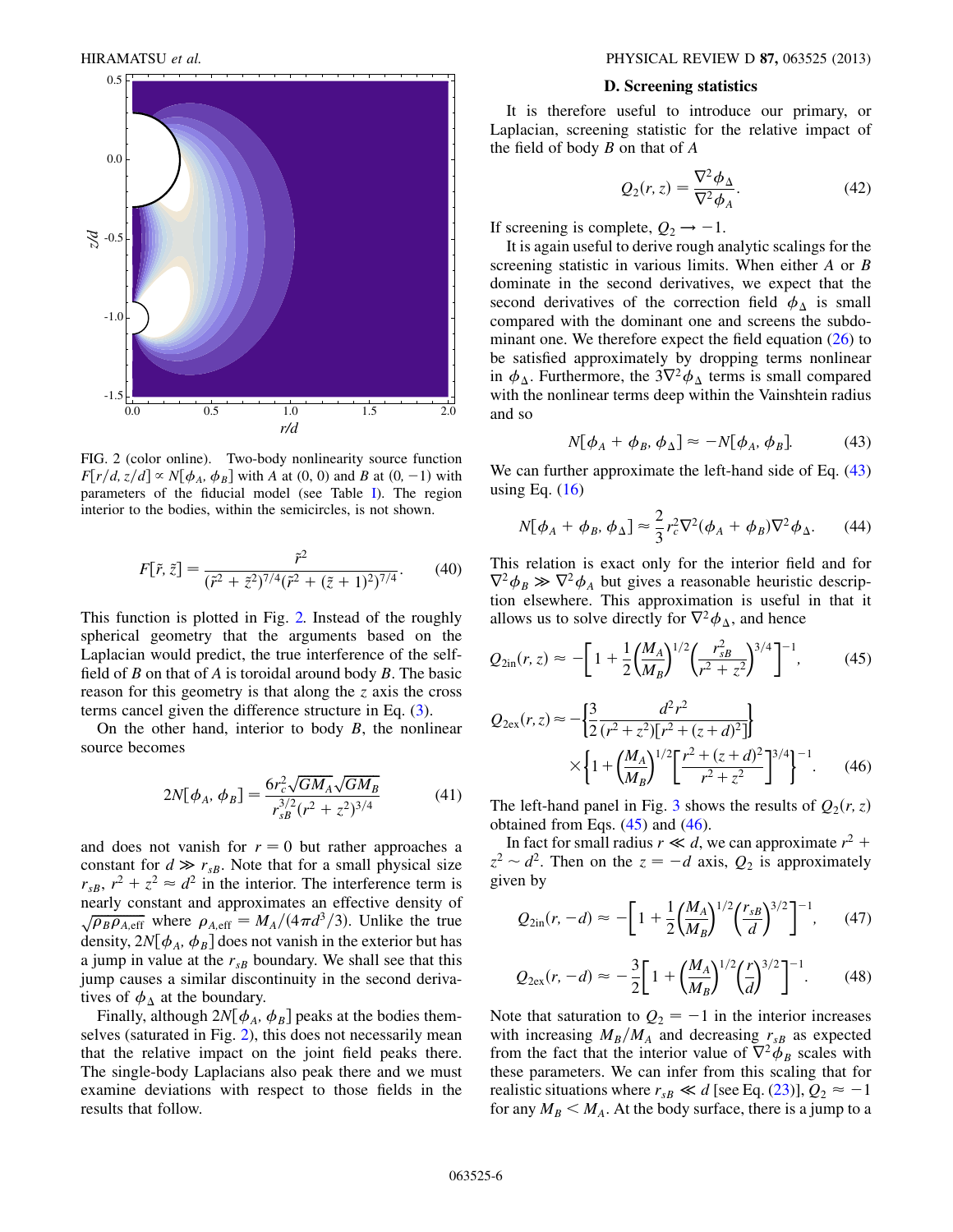<span id="page-6-1"></span>

FIG. 3 (color online). Laplacian-screening statistic  $Q_2 = \nabla^2 \phi_{\Delta}/\nabla^2 \phi_A$  (left: analytic; right: numerical). The red areas indicate a large relative deviation from the superposition solution in the Laplacian of the field. In the interior of body  $B$  screening of the Laplacian of body A is nearly complete whereas in the exterior there is a toroidal region of mutual screening. The analytic description is in good qualitative agreement near body B. Parameters are the fiducial choice of Table [I](#page-3-2).

maximum value of  $-3/2$ . We shall see from numerical<br>results that this maximum value is only approximate since results that this maximum value is only approximate since Eq. ([44](#page-5-5)) is not strictly valid in this limit.

Nonetheless, the qualitative aspects of  $Q_2$  indicate that the impact on forces is as a redistribution of force changes across a toroidal region around body  $B$  rather than a linearization across a quasispherical one. Since the volume of the regions are comparable, we expect the scaling behavior of Eq. ([34](#page-4-1)) to be roughly satisfied. To quantify this expectation, we define the force-screening statistic

$$
Q_1(r) = \frac{\partial_z \phi_\Delta}{\partial_z \phi_A} \bigg|_{z = -d}.
$$
 (49)

<span id="page-6-3"></span>Note that along  $z = -d$  the gradient of the  $\phi_B$  field is along the r direction and hence its screening does not along the  $r$  direction and hence its screening does not contribute to  $Q_1$ . Again if screening of forces from  $\phi_A$  is complete then  $Q_1 \rightarrow -1$ .

<span id="page-6-5"></span>For distances  $R = \sqrt{r^2 + z^2}$  from the bodies that<br>reference compared with the separation d Fos (37) are large compared with the separation  $d$ , Eqs. [\(37\)](#page-4-2) and ([21](#page-2-3)) imply

$$
Q_2 \approx \begin{cases} -\sqrt{\frac{M_B}{M_A}}, & d \ll R \ll r_{*A} \\ 2\frac{M_B}{M_A}, & R \gg r_{*A} \end{cases}
$$
 (50)

which will also be useful in checking our numerical results. In particular,  $Q_2$  does not depend explicitly on  $r_c$  aside from setting the transition scale  $r_{A}$ . In the  $R \gg r_{A}$  regime this independence is due to the vanishing of  $\nabla^2 \phi$ , to this independence is due to the vanishing of  $\nabla^2 \phi_A$  to leading order. Other statistics do not share this independence. To see the more general dependence on  $r_c$  note that the field equation for deviations from superposition Eq. ([26](#page-3-3)) only has no explicit  $r_c$  dependence when the nonlinear terms dominate

<span id="page-6-2"></span>
$$
N[\phi_{\Delta}, \phi_{\Delta}] + 2N[\phi_A + \phi_B, \phi_{\Delta}] \approx -2N[\phi_A, \phi_B], \quad (51)
$$

and hence fractional effects of  $\phi_{\Delta}$  relative to  $\phi_A$  or  $\phi_B$ have no  $r_c$  dependence. To see when this approximation is valid, take the opposite  $r_c \rightarrow 0$  limit. In that case,

<span id="page-6-4"></span>
$$
3\nabla^2 \phi_{\Delta} \approx -2N[\phi_A, \phi_B] \propto r_c^2, \qquad r_c \to 0. \tag{52}
$$

The linear and nonlinear terms in Eq. ([26](#page-3-3)) become comparable when

$$
\max\left(r_c^2 \nabla_i \nabla_j \phi_B, r_c^2 \nabla_i \nabla_j \phi_A\right) \approx 1,\tag{53}
$$

which occurs for the typical distance  $d$  around the bodies when  $r_{A} \approx d$ . Once  $r_{B} \gg d$ , Eq. ([51](#page-6-2)) becomes valid and all statistics lose their dependence on r, around the hodies all statistics lose their dependence on  $r_c$  around the bodies.

## IV. RESULTS

<span id="page-6-0"></span>In this section we present numerical solutions to the full nonlinear equation and scaling relations based on them. The details of numerical calculations are presented in the Appendix.

We begin by considering the fiducial parameter choices from Table [I.](#page-3-2) In Fig. [3](#page-6-1) (right) we show a 2D contour plot of the Laplacian-screening statistic  $Q_2$  of Eq. ([42](#page-5-6)). As expected from the analytic argument of the previous section,  $Q_2 \approx -1$  interior to body B indicating nearly full screen-<br>ing. At the surface of the body it experiences a jump to ing. At the surface of the body, it experiences a jump to  $Q_2 < -1$ , which then extends to a toroidal region around<br>the body. In this toroidal region, where the individual the body. In this toroidal region, where the individual body Laplacians are comparable,  $Q_2$  quantifies both the screening effect of  $B$  on  $A$  and  $A$  on  $B$ . Comparison with Fig. [3](#page-6-1) (left) shows that our crude analytic approximation of Eq. ([48](#page-5-7)) captures many of the qualitative effects around body B.

To isolate the effect of screening of  $B$  on  $A$ , it is useful to examine the force-screening statistic  $Q_1$  of Eq. ([49](#page-6-3)). The field of B is purely radial around B, and  $Q_1$  measures the change in the gradient along the  $z$  direction. As shown in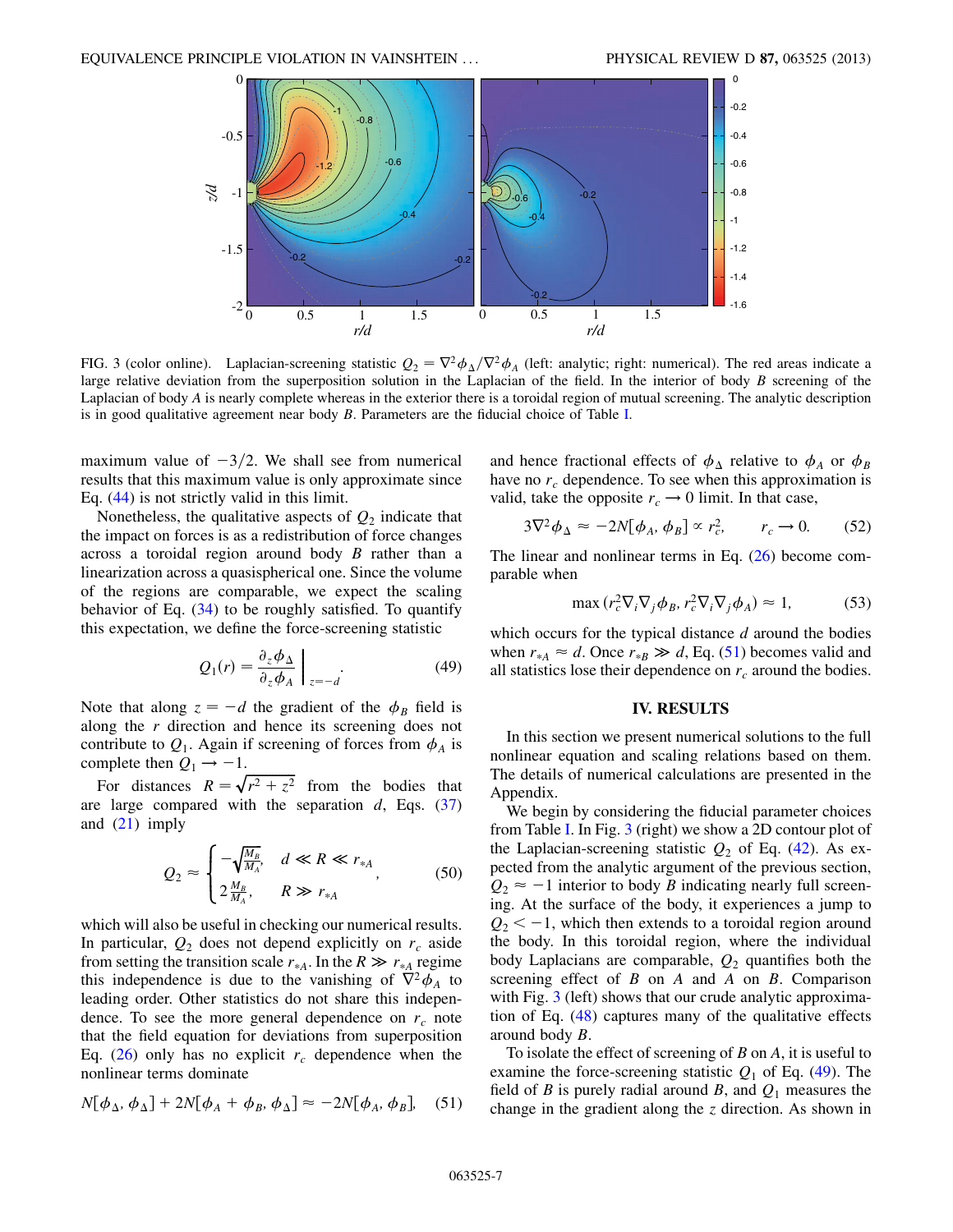<span id="page-7-0"></span>

FIG. 4 (color online). Force  $(Q_1, \text{top})$  and Laplacian  $(Q_2, \text{bottom})$  screening statistics along  $z = -d$  as a function of the crossover scale  $r_1$  are left) and absolute mass scale  $r_2 = 2GM$ . (right) Other parameters includi scale  $r_c$  (left) and absolute mass scale  $r_{gA} = 2GM_A$  (right). Other parameters including  $M_B/M_A$  are set to the fiducial choices of Table [I](#page-3-2) here and in the following figures. Arrows indicate the Vainshtein scale of body  $B$ ,  $r_{B}$ . Near the body the screening statistics are independent of  $r_c$  and mass scale if  $r_{\ast B} \gg d$ .

Fig. [4](#page-7-0) (top),  $Q_1$  increases toward body B and then smoothly approaches a constant in the interior of the body. For this Earth-Moon-like system  $Q_1(0) \approx -0.04$  or approximately<br>double the crude expectation from Eq. (34). The more double the crude expectation from Eq.  $(34)$  $(34)$  $(34)$ . The more dramatic changes in  $Q_2$  (see Fig. [4,](#page-7-0) bottom) reflect changes in the radial structure of the joint field.

The fiducial parameter choices reflect a crossover scale  $r_c/d$  that is much smaller than the actual Earth-Moon system, a coupling strength  $\beta$  set to unity by rescaling the masses  $r_g/d$ , and body sizes  $r_s/d$  that are large compared with the separation. We therefore next test the dependence of our results on these parameters before turning to the central dependence on the mass ratio  $M_B/M_A$ .

In Fig. [4](#page-7-0) (left), we show the dependence of the force and Laplacian screening statistics on  $r_c/d$ . For  $r_c \ll 10^7 d$ , the screening statistics scales strongly with  $r_c$  as expected from Eq. ([52](#page-6-4)). This behavior saturates once  $r_{*B} \gg d$ . In<br>Fig. 4, we show the  $r_{\text{th}}$  value corresponding to r, with an Fig. [4,](#page-7-0) we show the  $r_{*B}$  value corresponding to  $r_c$  with an arrow. Indeed so long as  $r_c \gg 10^7 d$  or equivalently  $r_{\ast B} \gg d$  the results for both are insensitive to r near body R. As d the results for both are insensitive to  $r_c$  near body B. As expected from Eq. ([50\)](#page-6-5), for large  $r_c/d$  there is an interval  $d \ll r \ll r_{*A}$  where  $Q_2 \approx -\sqrt{M_B/M_A}$ . For  $r \gtrsim r_{*A}$ ,<br>  $Q_2 \approx 2M_B/M_A$ , verifying that we have taken a sufficiently  $Q_2 \approx 2M_B/M_A$  verifying that we have taken a sufficiently large L that the boundary condition  $\phi_{\Delta} = 0$  is appropriate (see Sec.  $A$  5, for an explicit test).

In Fig. [4](#page-7-0) (right), we show the dependence on the absolute mass scale or  $r_{gA}/d$  at fixed  $M_B/M_A$  and other fiducial parameters. Recall that changing the mass scale can also be interpreted as changing the parameter  $\beta$  in the original field equation [\(1](#page-1-1)). The only dependence of results on the mass scale is through its effect on the Vainshtein scales and in the external far field limit relative to the separation d.

Next we consider the impact of the physical size of body B,  $r_{sB}$  in Fig. [5](#page-8-0) (left). As  $r_{sB}$  shrinks,  $Q_2$  interior to the body approaches  $-1$ . This is expected from our analytic expres-<br>sion. Eq. (48), due to the fact that the maximum value that sion, Eq. [\(48\)](#page-5-7), due to the fact that the maximum value that  $\nabla^2 \phi_B$  attains is controlled by  $r_{sB}$ . Once  $\nabla^2 \phi_B \gg \nabla^2 \phi_A$  in the interior we expect results to become independent of the interior we expect results to become independent of  $r_{sB}$ . For the fiducial parameters,  $Q_2$  has not quite saturated whereas in  $Q_1$  it has almost reached its asymptotic value by  $r_{sB}/d = 0.1$ . In the exterior of body B,  $Q_2$  drops increasingly below  $-1$  as  $r_{sB}/d$  decreases. This large overshoot is<br>not reflected in  $Q_1$  and hence represents the screening of not reflected in  $Q_1$  and hence represents the screening of the radial body  $B$  field itself. Again since the maximum  $\nabla^2 \phi_B$  increases as  $r_{sB}$  decreases,  $\nabla^2 \phi_{\Delta}$  increases relative to the constant  $\nabla^2 \phi_A$  as well for the screening of the B field. Since statistics in the exterior of body B do not depend on its size, there is likewise no dependence on the size of body A,  $r_{sA}$  exterior to A.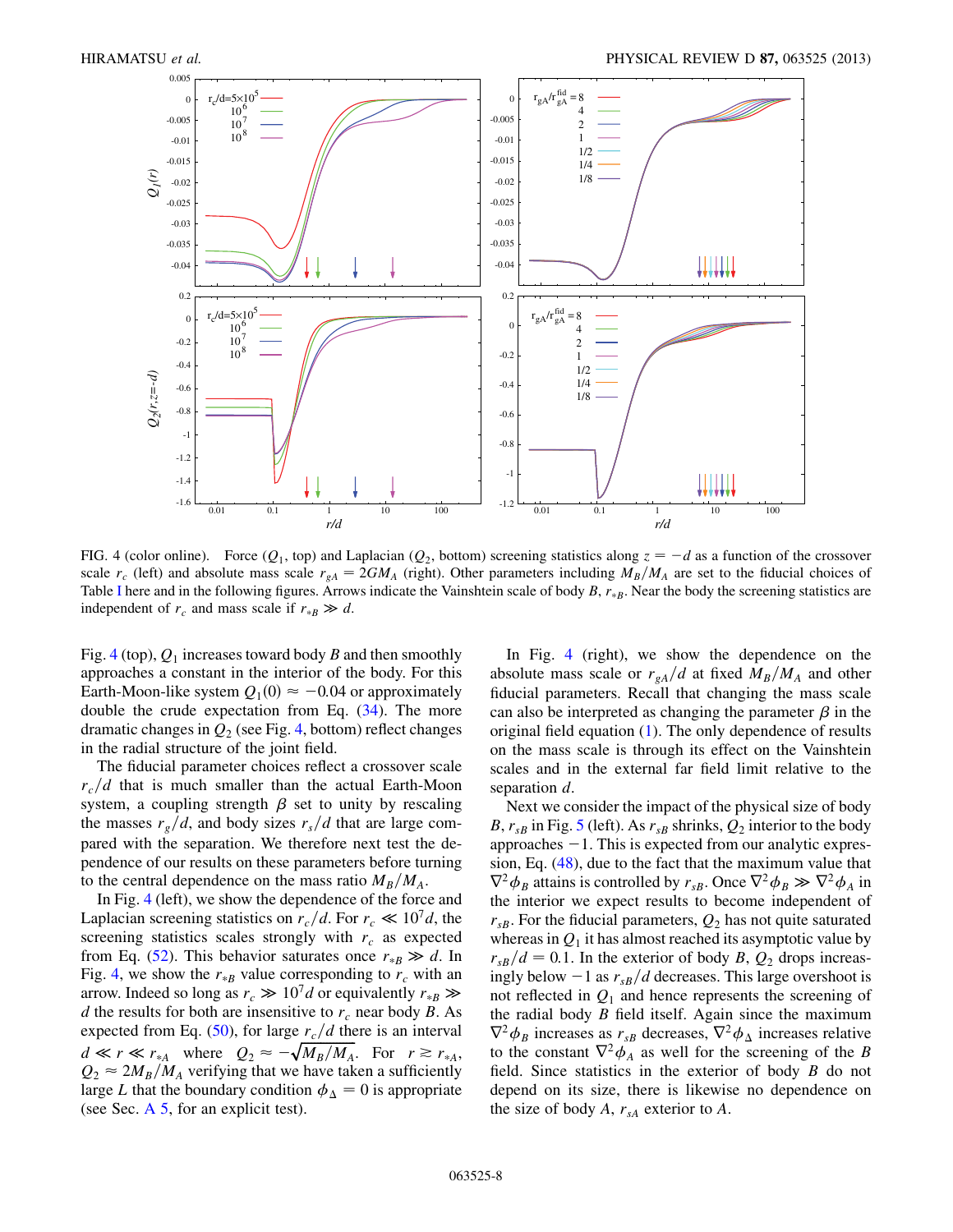<span id="page-8-0"></span>

FIG. 5 (color online). Screening statistics as a function of the size of body B  $r_{sB}$  (left) and mass ratio  $M_B/M_A$  (right) as in Fig. [4.](#page-7-0)  $Q_1$ and  $Q_2$  are independent of  $r_{sB}$  in the exterior  $r > r_{sB}$  and converge to constant values for  $r < r_{sB} \ll d$ . Likewise for  $M_B/M_A$ ,  $Q_2$ behaves according to analytic expectations for  $r \gg d$  and both  $Q_1$  and  $Q_2$  scale with the mass ratio in the interior  $r < r_{sB} = 0.1$ .

We conclude that in the limit of  $r_c/d \gg 1$  and  $r_{sB}/d \ll 1$ ,<br>respectively and dependence of the screening variables on the the main dependence of the screening variables on the system parameters is through the mass ratio  $M_B/M_A$ . This dependence is shown in Fig. [5](#page-8-0) (right). For  $Q_2$  interior to body B, raising the ratio increases the efficacy of

<span id="page-8-1"></span>

FIG. 6 (color online). Test of Newton's third law or momentum conservation. If the fields of  $A$  and  $B$  superimpose, then the ratio of forces would be  $-\sqrt{M_B/M_A}$  (red dashed line) and<br>violate the third law (solid blue line) Numerical results violate the third law (solid blue line). Numerical results  $(+)$  points) show that the joint solution restores the third law through violation of the superposition principle  $\phi_{\Delta} \neq 0$ .

screening body  $A$  as expected from Eq.  $(45)$  $(45)$  $(45)$ . In the exterior, it increases the overshooting effect, also as expected. For  $Q_1$ , screening in the interior scales strongly with the mass ratio as expected from Eq. [\(34\)](#page-4-1). In both cases, in the far field limit  $r \gg d$ , results scale according to the analytic<br>expectations of Eqs. (37) (21) and (50) to excellent expectations of Eqs.  $(37)$ ,  $(21)$ , and  $(50)$  to excellent approximation.

As shown in Fig. [6](#page-8-1), these results for  $Q_1$  near body B are exactly what is required to restore Newton's third law and momentum conservation [see Eq.  $(36)$ ]. Had the two fields superimposed, then the force ratio would be  $-\sqrt{M_B/M_A}$ <br>whereas our numerical results are consistent with  $-1$ whereas our numerical results are consistent with  $-1$ .<br>While our analytic approximations provide a qualita

While our analytic approximations provide a qualitative description of our results, near body  $B$  the geometry of the screening inhibits their accuracy. It is therefore useful to quantify  $Q_1$  and  $Q_2$  with empirical fits at the center of body B. For  $Q_1$ , the numerical results can be described by a scaling relation similar to Eq. ([34](#page-4-1)) but with a finite size correction (see Fig. [7](#page-9-1))

<span id="page-8-2"></span>
$$
Q_1(0) \approx -0.56 \left(\frac{M_B}{M_A}\right)^{0.6} \left[1 - 0.13 \left(\frac{M_A}{M_B}\right)^{1/2} \left(\frac{r_{sB}}{d}\right)^{3/2}\right], \quad (54)
$$

for  $M_B/M_A \leq 0.1$  and when the correction in brackets is small. In particular, we can extrapolate this fit to the physically interesting limit where  $r_{sB}/d \ll 1$ ,  $Q_1(0) \approx$  $-0.56(M_B/M_A)^{0.6}$ .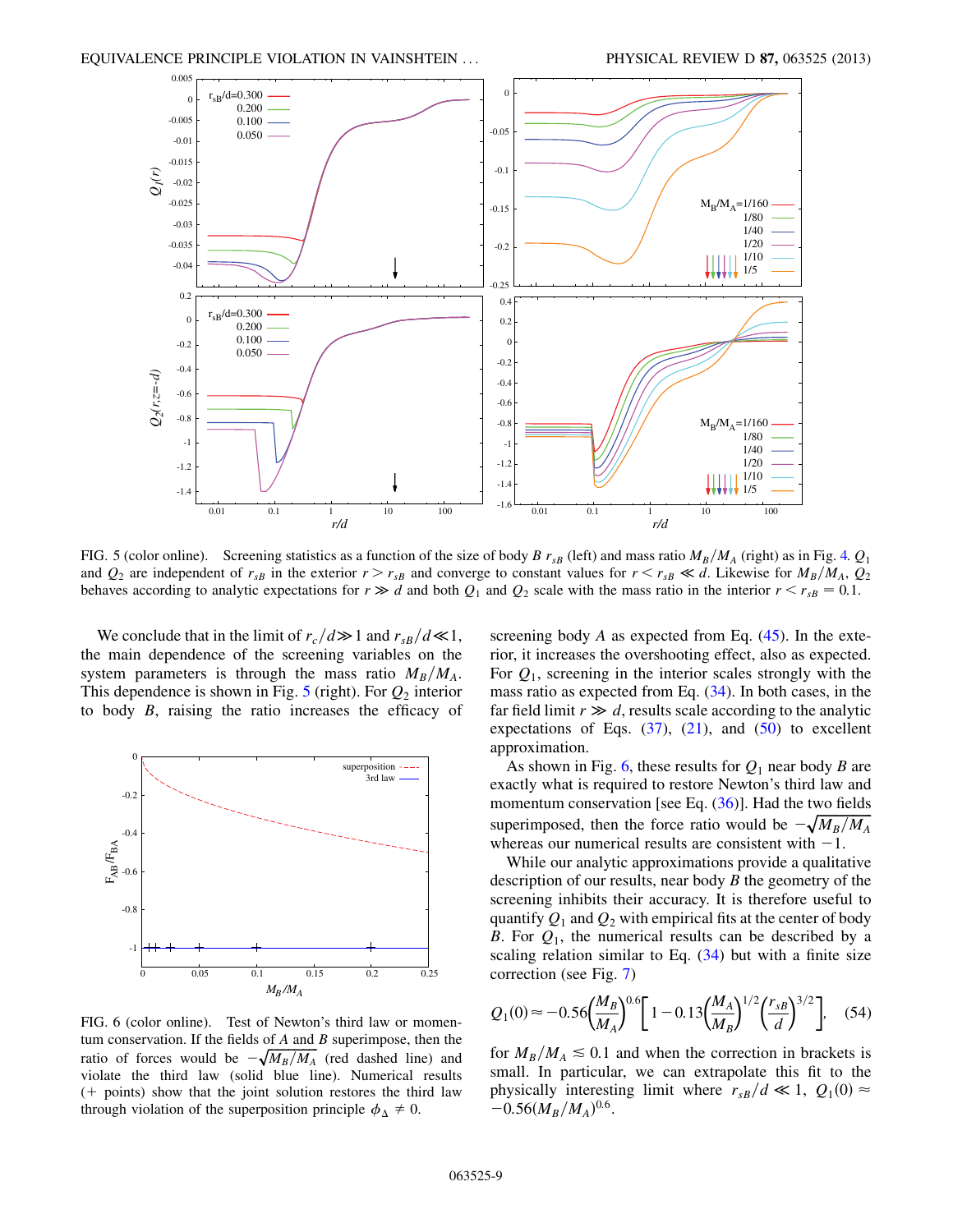<span id="page-9-1"></span>

FIG. 7 (color online). Screening statistics at the center of body B,  $Q_1(0)$ , and  $Q_2(0, -d)$  for various  $r_{sB}$  and  $M_B/M_A$  with other parameters held fixed to fiducial values. We show numerical results as points ( $\times$ ) parameters held fixed to fiducial values. We show numerical results as points  $(\times)$  as well as the fitting functions in Eqs. ([54](#page-8-2)) and [\(55\)](#page-9-2).

<span id="page-9-2"></span>For  $Q_2$ , our results are consistent with approaching  $-1$ <br>the physically relevant limit in the physically relevant limit

$$
Q_2(0, -d) \approx -1 + 0.23 \left(\frac{r_{sB}}{d}\right)^{0.74} \left(\frac{M_B}{M_A}\right)^{-0.32}.
$$
 (55)

In practice, the approach is somewhat slower than that predicted by Eq. ([45](#page-5-3)) due primarily to inaccuracy in the replacement of second derivatives with Laplacians in Eq. [\(44\)](#page-5-5). Nonetheless if we extrapolate Eq. ([55](#page-9-2)) to the true Earth-Moon system where  $r_{sB}/d = 0.0046$  the correction from full screening  $Q_2 = -1$  remains only at the nercent level percent level.

### V. DISCUSSION

<span id="page-9-0"></span>In this paper we studied the apparent violation of the equivalence principle in a model with the Vainshtein mechanism where nonlinear derivative interactions of the field act to screen the fifth force. We considered the motion of two bodies that are separated by much less than their individual Vainshtein radii such as the Earth-Moon system. In such a system, the small body  $B$  cannot be considered as a test body in the large body A's field  $\phi_A$ . The nonlinear equation for the field allows for screening solutions where the Laplacian of  $\phi_A$  is screened within a region much larger in extent than the physical size of body B. The primary effect is that the Laplacian  $\nabla^2 \phi_A$  is fully screened. A crude estimate of the residual impact on the first derivatives or forces would suggest a suppression of order  $(M_B/M_A)^{2/3}$  where  $M_B/M_A$  is the mass ratio of the two<br>bodies Moreover in the limit where the Vainshtein radii bodies. Moreover, in the limit where the Vainshtein radii  $r_{*AB}$  are much larger than the separation d between the two bodies, we expect relative screening effects to be independent of the crossover scale  $r_c$ .

We confirmed these qualitative expectations by solving the joint two-body system numerically. Cast in terms of the deviation of the true field from the superposition solution  $\phi_{\Delta} = \phi - \phi_A - \phi_B$ , in the interior of body B there is<br>nearly full screening  $\nabla^2 \phi_{\Delta} \approx -\nabla^2 \phi_{\Delta}$  in the limit that the nearly full screening  $\nabla^2 \phi_{\Delta} \approx -\nabla^2 \phi_A$  in the limit that the sense of body *R* is much smaller than the senaration between size of body  $B$  is much smaller than the separation between the bodies. On the other hand, the screening of forces from the large body on the small body depend almost exclusively on the mass ratio  $M_B/M_A$ . From numerical solutions, we found it is given by  $Q_1(0) \approx -0.56(M_B/M_A)^{0.6}$ .<br>The fifth force introduces an additional contribution to

The fifth force introduces an additional contribution to the anomalous perihelion precession rate. In the DGP normal branch, the precession rate was obtained by ignoring the nonsuperimposability and treating the small body (e.g., Moon) as a test body. The precession rate (the angle of perihelion advanve  $\Delta \varphi_{\text{DGP}}$  during one orbital period  $P$ ) is universal under this assumption and given by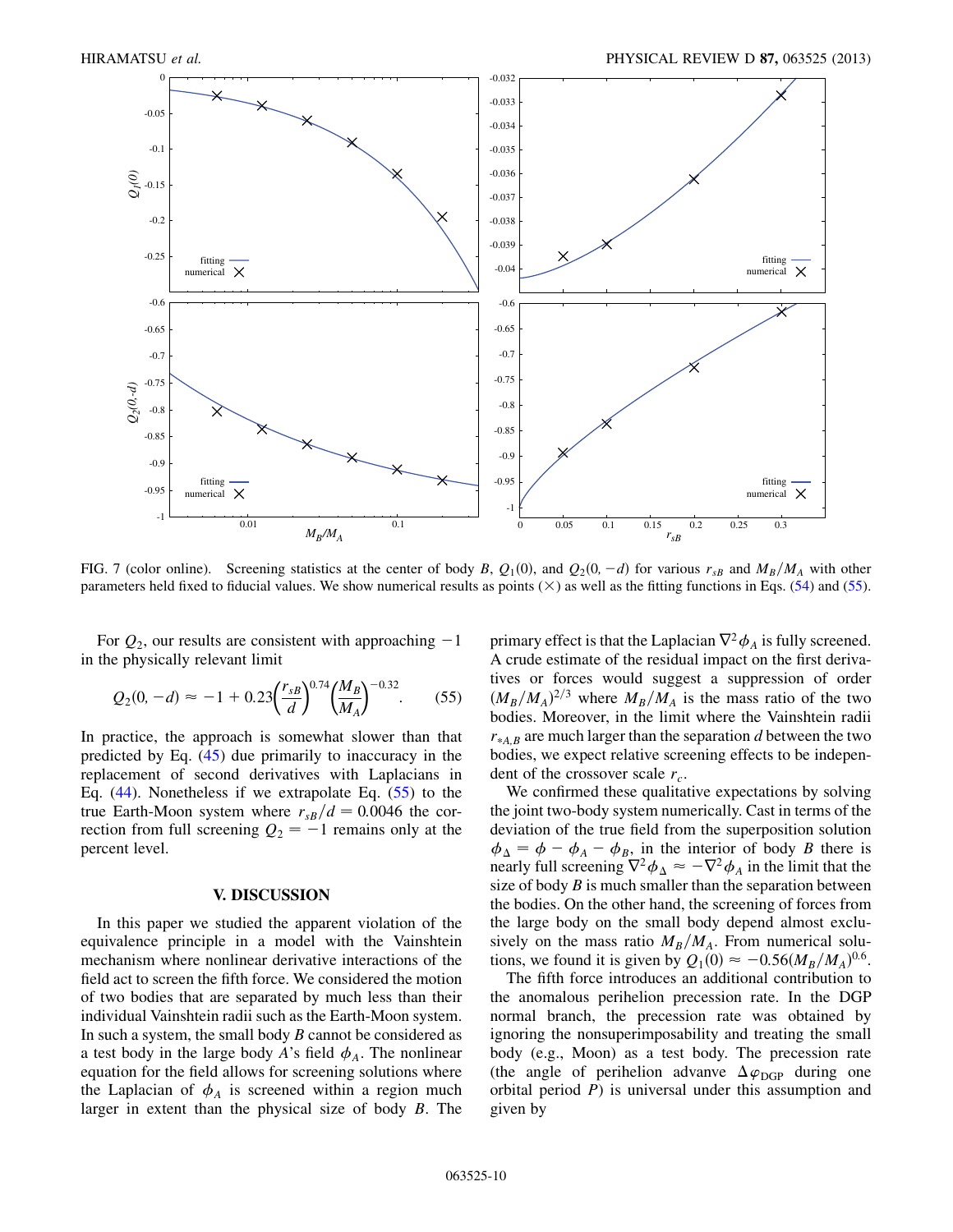EQUIVALENCE PRINCIPLE VIOLATION IN VAINSHTEIN ... PHYSICAL REVIEW D 87, 063525 (2013)

$$
\frac{\Delta \varphi_{\text{DGP}}}{P} = \frac{3}{8} \frac{1}{r_c} = 7.91 \left( \frac{h}{H_0 r_c} \right) \mu \text{arcsec/yr.}
$$
 (56)

This result needs to be revisited in the light of our finding. As screening operates by replacing the large body's field with a linearized version of itself, one might think that this affects the precession rate qualitatively by changing the radial dependence of the force law. However, the fractional effect is independent of the separation  $d$  and the impact of nonsuperimposability comes from the field at the position of the small body  $B$ , not at a fixed  $r$ . Then the only effect of screening is to reduce the large body's force by the factor of  $1 + Q_1$  and we have a proportional change in the precession,

$$
\frac{\Delta \varphi_{\text{DGP}}}{P} = \frac{3}{8} \frac{1}{r_c} (1 + Q_1). \tag{57}
$$

Precession thus depends on the mass ratio of the bodies and is not universal. Different mass bodies will precess at different rates leading to an apparent equivalence principle violation. On the other hand, the mass ratio scaling of the equivalence principle violation implies that for typical systems the effect will be small. For example, for the mass ratio of the Earth-Moon system  $M_B/M_A = 1/80$ , leading to a small deviation (4%) from the universal precession rate. Nonetheless, in principle, the Vainshtein mechanism can be tested by precision tests of the perihelion precession of different mass objects.

# ACKNOWLEDGMENTS

We thank Alexander Belikov and Y. Suwa for useful discussions. T. H. was supported by JSPS Grant-in-Aid for Young Scientists (B) No. 23740186, partially by JSPS Grant-in-Aid for Scientific Research (A) No. 21244033, and also by MEXT HPCI Strategic Program. W. H. was supported by the U.S. Deptartment of Energy Contract No. DE-FG02-90ER-40560, the Kavli Institute for Cosmological Physics at the University of Chicago through Grants No. NSF PHY-0114422 and No. NSF PHY-0551142 and an endowment from the Kavli Foundation and its founder Fred Kavli, and the David and Lucile Packard Foundation. K. K. was supported by STFC Grant No. ST/H002774/1, the ERC, and the Leverhulme trust. F. S. was supported by the Gordon and Betty Moore Foundation at Caltech. W. H., K. K., and F. S. thank the Aspen Center for Physics where this project was initiated and the organizers of the Ringberg dark energy meeting where it was completed. K. K. thanks the Kavli Institute for Cosmological Physics at the University of Chicago for its hospitality.

## APPENDIX: NUMERICAL TECHNIQUES

#### 1. Cylindrical coordinates

The field equation for the two-body deviation from superposition  $\phi_{\Delta}$  given by Eq. [\(26\)](#page-3-3) has cylindrical sym-metry along the z axis separating the bodies (see Fig. [1\)](#page-3-1) and so

<span id="page-10-0"></span>
$$
\left[1+\frac{2r_c^2}{3}\left(\frac{1}{r}\frac{\partial\phi_{AB}}{\partial r}+\frac{\partial^2\phi_{AB}}{\partial z^2}\right)\right]\frac{\partial^2\phi_{\Delta}}{\partial r^2}+\left[1+\frac{2r_c^2}{3}\left(\frac{1}{r}\frac{\partial\phi_{AB}}{\partial r}+\frac{\partial^2\phi_{AB}}{\partial r^2}\right)\right]\frac{\partial^2\phi_{\Delta}}{\partial z^2}+\left[1+\frac{2r_c^2}{3}\left(\frac{\partial^2\phi_{AB}}{\partial r^2}+\frac{\partial^2\phi_{AB}}{\partial z^2}\right)\right]\frac{1}{r}\frac{\partial\phi_{\Delta}}{\partial r} -\frac{4r_c^2}{3}\frac{\partial^2\phi_{AB}}{\partial r\partial z}\frac{\partial^2\phi_{\Delta}}{\partial r\partial z}+\frac{1}{3}N[\phi_{\Delta},\phi_{\Delta}]=-\frac{2}{3}N[\phi_A,\phi_B],\tag{A1}
$$

where  $\phi_{AB} = \phi_A + \phi_B$ , and we have used

$$
\nabla^2 \phi_a = \frac{\partial^2 \phi_a}{\partial r^2} + \frac{1}{r} \frac{\partial \phi_a}{\partial r} + \frac{\partial^2 \phi_a}{\partial z^2},\tag{A2}
$$

<span id="page-10-1"></span>and

r2

$$
\frac{1}{r_c^2} N[\phi_a, \phi_b] = \frac{1}{r} \left( \frac{\partial \phi_a}{\partial r} \frac{\partial^2 \phi_b}{\partial r^2} + \frac{\partial^2 \phi_a}{\partial r^2} \frac{\partial \phi_b}{\partial r} \right) - 2 \frac{\partial^2 \phi_a}{\partial r \partial z} \frac{\partial^2 \phi_b}{\partial r \partial z} + \left( \frac{\partial^2 \phi_a}{\partial r^2} + \frac{1}{r} \frac{\partial \phi_a}{\partial r} \right) \frac{\partial^2 \phi_b}{\partial z^2} + \frac{\partial^2 \phi_a}{\partial z^2} \left( \frac{\partial^2 \phi_b}{\partial r^2} + \frac{1}{r} \frac{\partial \phi_b}{\partial r} \right), \tag{A3}
$$

where  $\phi_a$ ,  $\phi_b \in {\phi_A, \phi_B, \phi_{AB}, \phi_{\Delta}}$ . We treat  $r_{gA}/d$ ,  $M_B/M_A$ ,  $r_{sA}/d$ ,  $r_{sB}/d$ , and  $r_c/d$  as the model parameters as mentioned in Sec. [III A](#page-2-1) and so our fundamental unit of length is the separation d.

In our numerical computations, we impose the regularity condition at  $r = 0$ , given as  $\partial \phi / \partial r = 0$ . As for the other boundaries, we assume that superposition holds, namely, we set  $\phi_{\Delta} = 0$  at the exterior boundaries. We study the effects of the finite computational domain on the numerical solution in Sec. [A 5.](#page-13-21)

## 2. Nonlinear coordinates

To justify the assumption,  $\phi_{\Delta} = 0$  at the boundaries, we have to use a box size  $L \gg r_{A}$ . However, we also want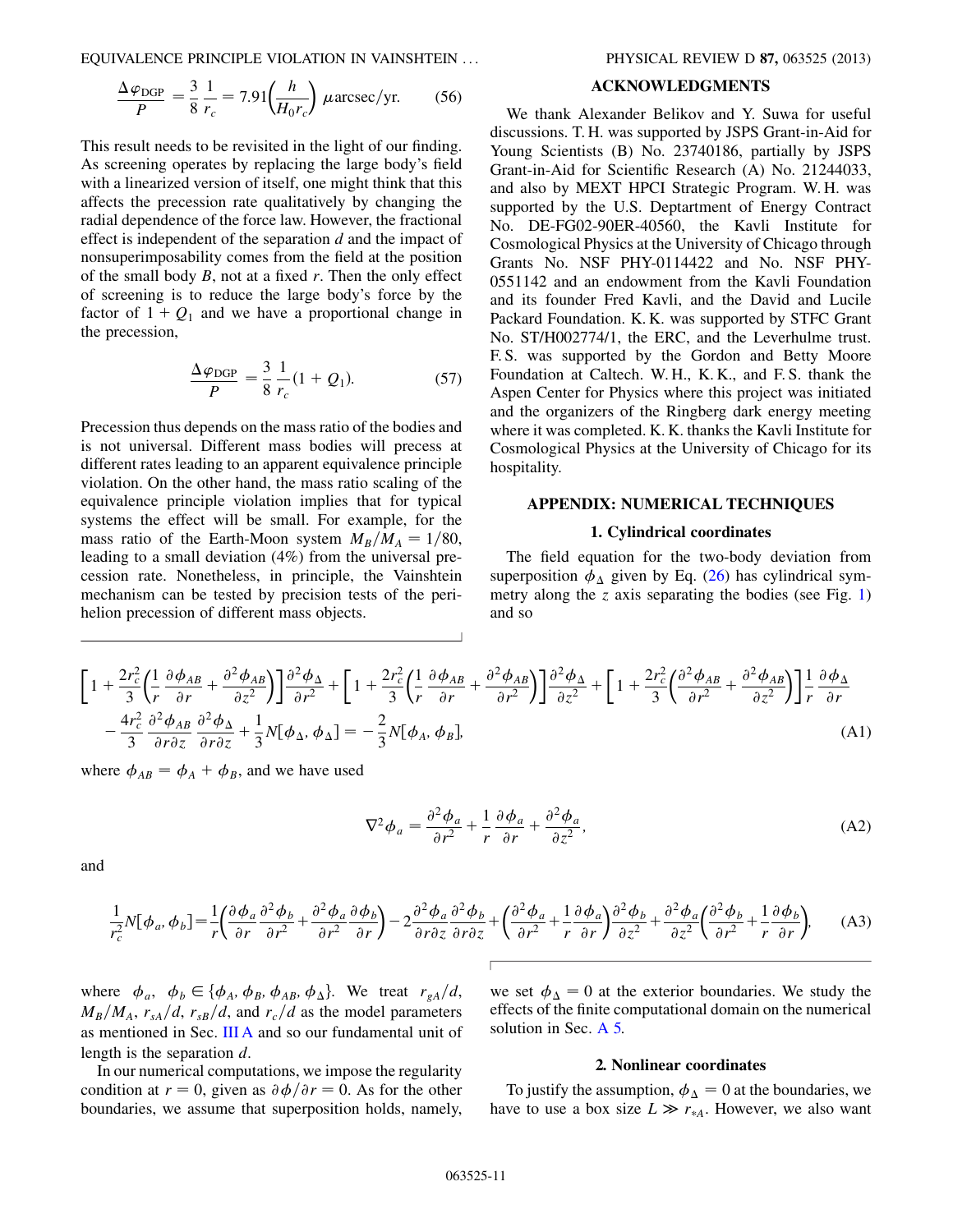$r_{\ast}B \gg d$  and so it is quite difficult to simulate these conditions in the  $(r, z)$  coordinate choice ditions in the  $(r, z)$  coordinate choice.

Since high resolution is only required near the bodies, we can extend the dynamic range with the help of a nonlinear transformation of the radial and axial variables

$$
r = \rho + \frac{\alpha}{3}\rho^3, \qquad z = \zeta + \frac{\alpha}{3}\zeta^3, \tag{A4}
$$

where  $\alpha$  is a constant controlling the growth of the grid spacing at large distance. According to these equations, the spatial intervals in the original coordinate are given by

$$
\frac{\Delta r}{\Delta \rho} \equiv A^{-1}(\rho) = (1 + \alpha \rho^2),
$$
  
\n
$$
\frac{\Delta z}{\Delta \zeta} \equiv B^{-1}(\zeta) = (1 + \alpha \zeta^2),
$$
\n(A5)

becoming large at large distance for fixed  $\Delta \rho$  and  $\Delta \zeta$ relative to the finer resolution at the origin. If we take  $\alpha = 0.1$ ,  $\rho = 20d$  corresponds to  $r \approx 286.7d$ . Since  $r_{*A}/d = 58.9$ , this choice satisfies our requirement,  $r_{\ast A} \ll L$ , and we take it as the fiducial size of the computational domain (see Table [I](#page-3-2)).

In these rescaled coordinates, Eqs.  $(A1)$  $(A1)$  $(A1)$  and  $(A3)$  $(A3)$  are further transformed according to

$$
\frac{\partial \phi}{\partial r} = A \frac{\partial \phi}{\partial \rho},
$$
\n
$$
\frac{\partial^2 \phi}{\partial r^2} = A^2 \frac{\partial^2 \phi}{\partial \rho^2} + AA' \frac{\partial \phi}{\partial \rho},
$$
\n(A6)

$$
\frac{\partial \phi}{\partial z} = B \frac{\partial \phi}{\partial \zeta},
$$
\n
$$
\frac{\partial^2 \phi}{\partial z^2} = B^2 \frac{\partial^2 \phi}{\partial \zeta^2} + BB' \frac{\partial \phi}{\partial \zeta},
$$
\n(A7)\n
$$
\frac{\partial^2 \phi}{\partial r \partial z} = AB \frac{\partial^2 \phi}{\partial \rho \partial \zeta}.
$$

#### 3. Discretization

We discretize the computational domain as  $\rho_i =$  $(i + 1/2)h$  and  $\zeta_j = (j - N)h$  with  $i = 0, 1, ..., N$ <br>and  $i = 0, 1, ..., 2N$  where h is the spatial interval. Note and  $j = 0, 1, \ldots, 2N$  where h is the spatial interval. Note that since

$$
L = (Nh) + \frac{\alpha}{3}(Nh)^3,
$$
 (A8)

the fiducial parameter choices of Table [I](#page-3-2) are achieved with  $\alpha = 0.1$  and  $N = 1600$ .

The derivatives with respect to  $\rho$  and  $\zeta$  are approximated by the central finite differences on the grid as

<span id="page-11-0"></span>
$$
\frac{\partial \phi}{\partial \rho} \approx \frac{\phi_{i+1,j} - \phi_{i-1,j}}{2h},
$$
  
\n
$$
\frac{\partial^2 \phi}{\partial \rho \partial \zeta} \approx \frac{\phi_{i+1,j+1} - \phi_{i-1,j+1} - \phi_{i+1,j-1} + \phi_{i-1,j-1}}{4h^2},
$$
  
\n
$$
\frac{\partial^2 \phi}{\partial \rho^2} \approx \frac{\phi_{i+1,j} - 2\phi_{i,j} + \phi_{i-1,j}}{h^2},
$$
  
\n
$$
\frac{\partial^2 \phi}{\partial \zeta^2} \approx \frac{\phi_{i,j+1} - 2\phi_{i,j} + \phi_{i,j-1}}{h^2},
$$
 (A9)

where we abbreviated  $\phi_{i,j} = \phi(\rho_i, \zeta_i)$ . The reason why we shift the  $\rho$  coordinate by half a spatial interval h is to be able to easily impose the Neumann boundary condition at  $\rho = 0$ . Considering an auxiliary point at  $i = -1$ , the boundary condition reads boundary condition reads

$$
\frac{\partial \phi}{\partial \rho}\Big|_{\rho=0} = 0 \Rightarrow \frac{\phi_{0,j} - \phi_{-1,j}}{h} = 0, \quad \therefore \phi_{-1,j} = \phi_{0,j}.
$$
\n(A10)

Thus the boundary condition for the value of the auxiliary point enforces the vanishing of the derivative without modifying the finite difference scheme. For example, the radial term in the Laplacian evaluated at  $i = 0$  becomes

$$
\left\{ A^2 \frac{\partial^2 \phi}{\partial \rho^2} + \left( AA' + \frac{A}{r} \right) \frac{\partial \phi}{\partial \rho} \right\} \Big|_{\rho = \rho_0}
$$
  
\n
$$
\approx A^2 \frac{\phi_{1,j} - 2\phi_{0,j} + \phi_{-1,j}}{h^2} + \left( AA' + \frac{A}{r} \right) \frac{\phi_{1,j} - \phi_{-1,j}}{2h}
$$
  
\n
$$
= A^2 \frac{\phi_{1,j} - \phi_{0,j}}{h^2} + \left( AA' + \frac{A}{r} \right) \frac{\phi_{1,j} - \phi_{0,j}}{2h}. \tag{A11}
$$

<span id="page-11-1"></span>Equation [\(A1\)](#page-10-0) written in  $(\rho, \zeta)$  coordinate can then be recast as a matrix equation, schematically given as

(linear terms of 
$$
\phi_{\Delta}
$$
) =  $N[\phi_{\Delta}, \phi_{\Delta}] + N[\phi_A, \phi_B]$   
\n $\rightarrow A\mathbf{x} = \tilde{\mathbf{b}} \equiv \mathbf{f}(\mathbf{x}) + \mathbf{b},$  (A12)

where the matrix A represents the discrete linear operators on  $\phi$  given by the combination of Eq. [\(A9](#page-11-0)), being an asymmetric nine-band sparse  $(N + 1)(2N + 1) \times$  $(N + 1)(2N + 1)$  matrix, and **b** and **f** are vectors containing  $N[\phi_A, \phi_B]$  and  $[\phi_A, \phi_A]$  evaluated at  $(\rho_i, \zeta_i)$ .

#### 4. Iteration scheme

To solve the set of nonlinear equations given in Eq.  $(A12)$  $(A12)$ , we use a combination of preconditioned conjugate gradient squared (CGS) and successive overrelaxation (SOR) methods according to Ref. [\[31](#page-13-22)]. Let the *nth* iterated solution be  $\mathbf{x}^{(n)}$ . We evaluate the right-hand side of Eq. [\(A12](#page-11-1)),  $\tilde{\mathbf{b}}^{(n)} = \mathbf{b} + \mathbf{f}(\mathbf{x}^{(n)})$ . Then we solve the ). Then we solve the  $\sum_{n=1}^{\infty}$  Finally, we undate linear equation,  $A\mathbf{x}^* = \tilde{\mathbf{b}}^{(n)}$ , by CGS. Finally, we update the solution  $\mathbf{x}^{(n+1)}$  by SOR as

<span id="page-11-2"></span>
$$
\mathbf{x}^{(n+1)} = \boldsymbol{\omega} \mathbf{x}^* + (1 - \boldsymbol{\omega}) \mathbf{x}^{(n)}, \tag{A13}
$$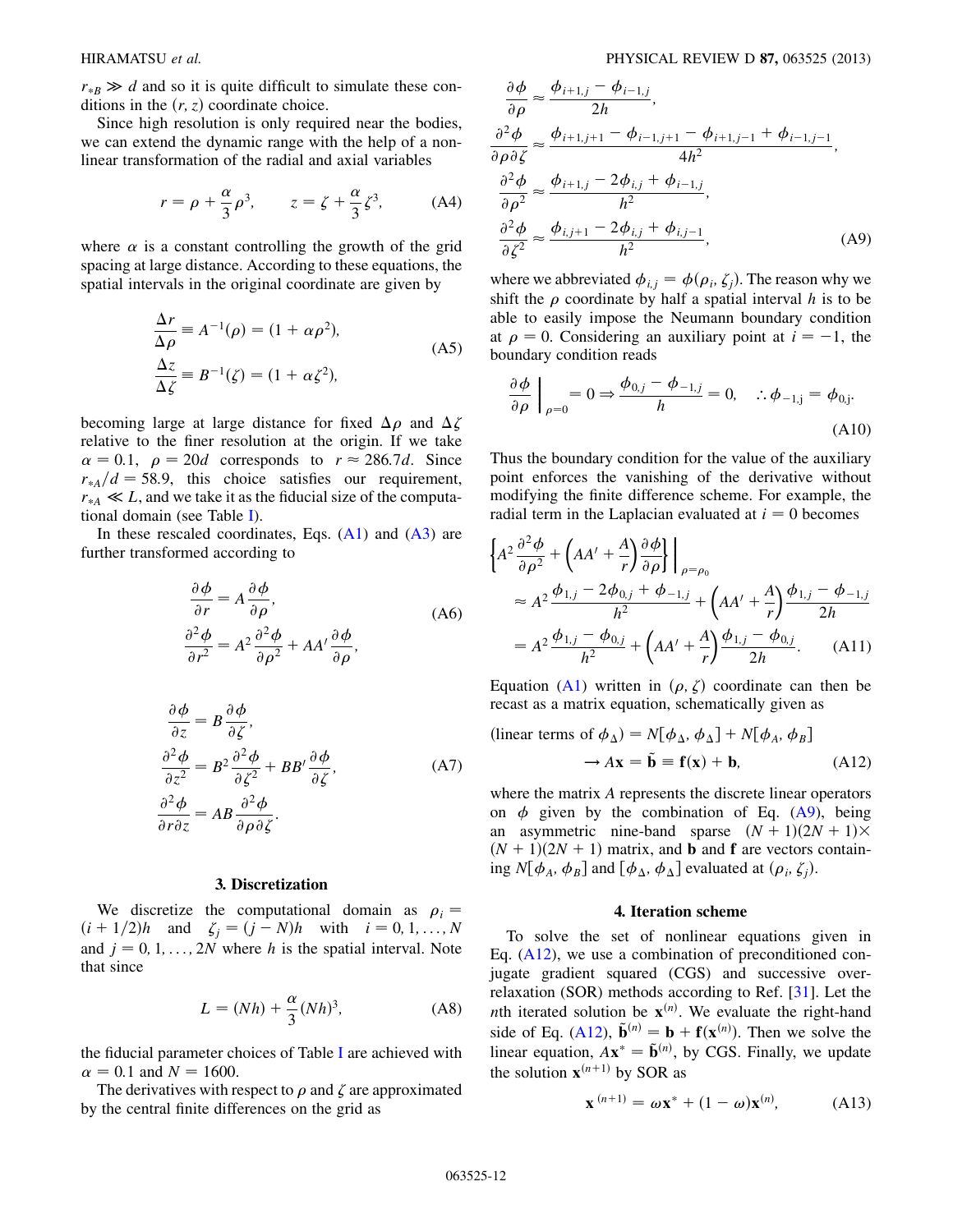<span id="page-12-0"></span>

FIG. 8 (color online). The fractional accuracy of the numerical results with the fiducial choice of parameters along  $z = -d$ .

where we set  $\omega = 0.5 \sim 1$  to make the iterative solution converge.

To achieve the fast convergence of CGS, we precondition the matrix A with modified incomplete LU decomposition, referred to as MILUCGS in the literature. We decompose A such that  $A = LDU + R$ , where L, U are just the copies of lower and upper triangular part of A and  $D$  is a diagonal matrix, which are given by

$$
L_{ij} = \begin{cases} 0 & i < j \\ d_i^{-1} & i = j, \\ A_{ij} & i > j \end{cases} \qquad U_{ij} = \begin{cases} A_{ij} & i < j \\ d_i^{-1} & i = j, \\ 0 & i > j \end{cases} \qquad D_{ij} = d_i \delta_{ij}.
$$
\n(A14)

The diagonal element  $d_i$  is recursively calculated by

$$
d_i^{-1} = A_{ii} - A_{i,i-N}d_{i-N}(A_{i-N,i} + A_{i-N,i-N+1})
$$

$$
- A_{i,i-1}d_{i-1}(A_{i-1,i} + A_{i-1,i+N-1}).
$$

Multiplying  $(LDU)^{-1}$  in both sides in Eq. [\(A12](#page-11-1)), we obtain<br>a new operator matrix  $A' = (LDU)^{-1}A = I + (LDU)^{-1}R$ a new operator matrix  $A' = (LDU)^{-1}A = I + (LDU)^{-1}R$ .<br>The resultant matrix A' becomes close to a unit matrix in The resultant matrix  $A<sup>'</sup>$  becomes close to a unit matrix in the sense that the weight of the nonzero components of  $A<sup>'</sup>$ becomes significant near the diagonal. In other words,

<span id="page-12-1"></span>

FIG. 9 (color online). Box size and resolution dependence of screening statistics. Left: changing  $\alpha$  at fixed N, h changes the box size L. Results are independent of L near the bodies if  $L \gg r_{*B}$  (arrows). Right: changing N at fixed  $\alpha$  changes the resolution h. Results are independent of h if  $h \ll r_{\rm B}$ independent of h if  $h \ll r_{sB}$ .